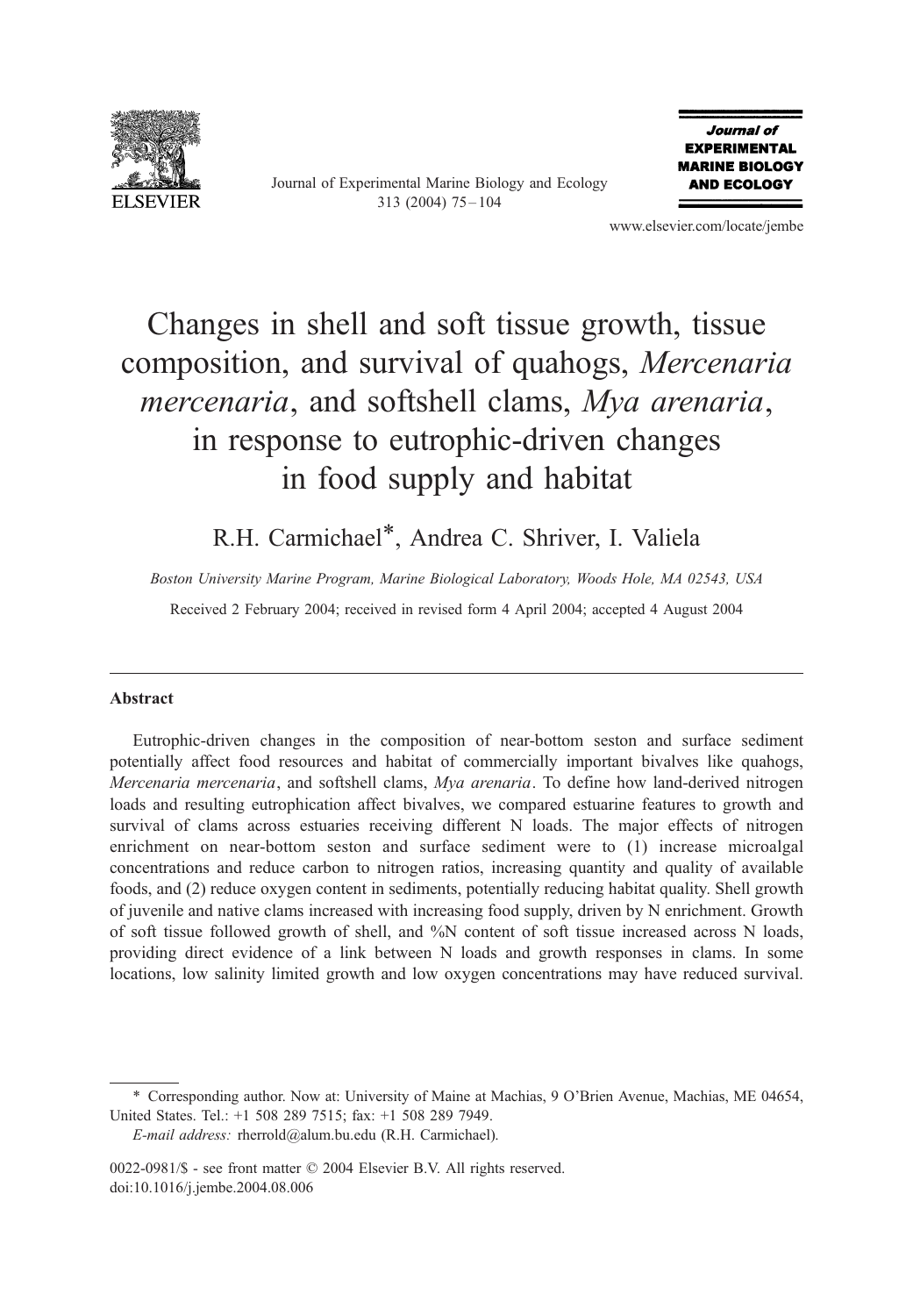Despite these factors, our data indicate the major effect of N enrichment on clams was increased secondary production in terms of shell and soft tissue growth.  $© 2004 Elsevier B.V. All rights reserved.$ 

Keywords: Seston; Sediment; Nitrogen; Von bertalanffy; Oxygen

# 1. Introduction

Increased anthropogenic nitrogen (N) addition to coastal waters is a major agent of change among coastal ecosystems worldwide ([GESAMP, 1990; Goldberg, 1995; NRC,](#page-26-0) 2000). In New England and elsewhere, land-derived N loads have increased during the 20th century due primarily to wastewater from residential sprawl ([Valiela et al., 1992;](#page-29-0) Smith et al., 1999; Bowen and Valiela, 2001). These increased deliveries of N have prompted eutrophication in many estuaries ([Nixon et al., 1986; Nixon, 1992; Valiela et al.,](#page-28-0) 1992; Valiela et al., 1997; Caraco and Cole, 1999; Valiela et al., 2000), which, in turn, has altered features of receiving estuarine ecosystems ([Paerl et al., 1998; Cloern, 2001\)](#page-28-0).

Quahogs (Mercenaria mercenaria) and softshell clams (Mya arenaria), historically two of the most abundantly harvested and cultured species in U.S. waters ([Belding, 1912;](#page-24-0) Matthiessen, 1992; National Marine Fisheries Service, Annual Commercial Landings Statistics, 2003), are among the most susceptible to effects of eutrophication since they inhabit coastal areas that put them in close proximity to development along the shoreline ([Belding, 1912; Stanley and Dewitt, 1985; Abraham and Dillon, 1986; Matthiessen,](#page-24-0) 1992). Many studies have addressed the variety of factors that may affect bivalve growth and survival ([Winter, 1978; Bayne and Newell, 1983; Grant, 1996; Grizzle et al., 2001;](#page-29-0) and many others), but few have considered how eutrophication might change these observations. Critical reading of the literature reveals there may be both positive and negative responses by bivalves to eutrophication ([De Zwaan, 1983; Loo and Rosenberg,](#page-25-0) 1989; Navarro and Iglesias, 1992; Chalfoun et al., 1994; Everett, 1994; Peterson et al., 1994; Josefson and Rasmussen, 2000; Evgenidou and Valiela, 2002; Shriver et al., 2002; Weiss et al., 2002).

Increased N loads may initially increase food quantity and quality for bivalves in receiving estuaries. N is the major nutrient limiting primary production in coastal waters ([Ryther and Dunstan, 1971; Howarth, 1988; Valiela, 1995\)](#page-28-0). As land-derived N loads increase, productivity and N content of phytoplankton and benthic algae also increase (Goldman, 1975; Granéli and Sundbäck, 1985; Sundbäck et al., 1991; Valiela et al., 1992, Cloern, 2001; Carmichael and Valiela, in press). Since bivalves consume microalgae and other particles from the water column and sediment surface ([Rasmussen, 1973; Rhoads et](#page-28-0) al., 1975; Kamermans, 1994; Carmichael et al., unpublished), the initial responses of these bivalves to enhanced N loads might be increased growth and survival ([Rask, 1982; Grizzle](#page-28-0) and Morin, 1989; Cahalan et al., 1989; Rheault and Rice, 1996; Evgenidou and Valiela, 2002; Weiss et al., 2002).

As N loads increase, reduced habitat quality may lower growth and survival of bivalves. First, enriched environments are more subject to depletion of oxygen ([Paerl et](#page-28-0) al., 1998; Cloern, 2001; Gray et al., 2002). In N rich waters, accumulation of organic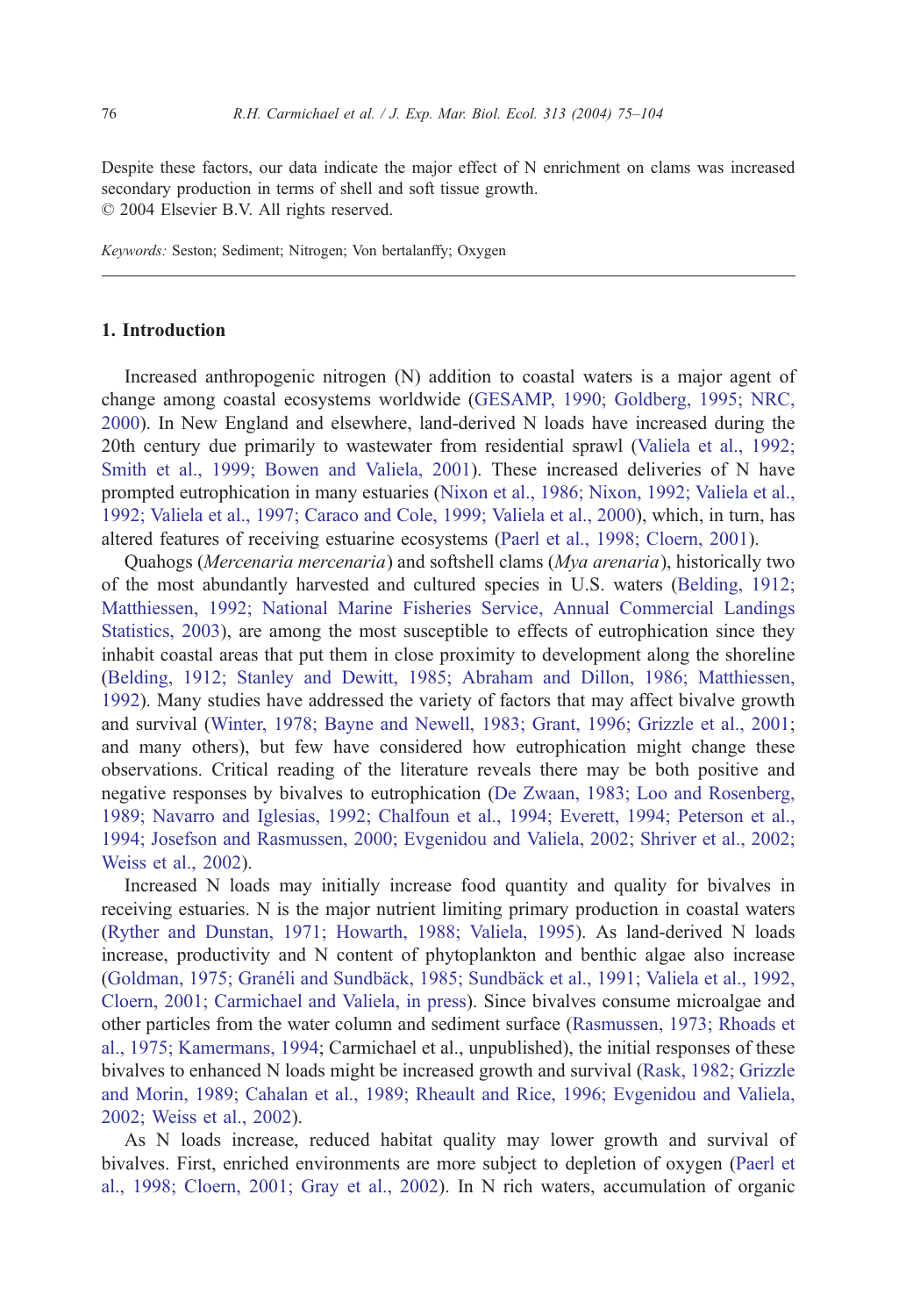matter from detritus of phytoplankton and macroalgae increases organic content of sediments (Zeitzschel, 1980; Cadée, 1984; Zimmerman and Canuel, 2000). This process, in turn, increases microbial biomass ([Hargrave, 1980; Koster et al., 1997; Cloern, 2001\)](#page-26-0) and oxygen consumption, leading to anoxic or hypoxic conditions in near-bottom waters and sediments ([Hargrave, 1980; Maughan and Oviatt, 1993; D'Avanzo and Kremer,](#page-26-0) 1994; Paerl et al., 1998). Lower oxygen concentrations associated with N enrichment, therefore, could ultimately lower growth rates and reduce survival among clams ([De](#page-25-0) Zwaan, 1983; Everett, 1994; Thiel et al., 1998; Borsuk et al., 2002).

Second, increased N loads may alter extent and quality of bivalve habitat (Sardá et al., 1996). Increased concentration of fine organic particles may change sediment texture, making habitat less suitable and affecting growth or survival of bivalves ([Rhoads and](#page-28-0) Young, 1970; Pearson and Rosenberg, 1978; Newell and Hidu, 1982). N enrichment also may be associated with increased numbers of grazers that compete with bivalves for food ([Novak et al., 2001; Shriver et al., 2002\)](#page-28-0), high concentrations of suspended particulate matter that may slow bivalve feeding rates ([Rice and Smith, 1958; Tenore and Dunstan,](#page-28-0) 1973; Winter, 1978), and lower mean salinity, since land-derived N loads are typically transported to estuaries by freshwater ([Valiela et al., 1992\)](#page-29-0). [Weiss et al. \(2002\)](#page-29-0) speculated lower salinity or high concentrations of suspended particulate matter limited growth in juvenile clams at high N loads. That study, however, did not collect sufficient data to resolve with certainty how these variables interact with increased N loads to affect growth and survival of clams.

Eutrophic-driven changes in food quantity and quality may affect different bivalve species in different ways. First, different species process foods differently and, in turn, assimilate foods at different rates ([Tenore and Dunstan, 1973; Kirby-Smith and Barber,](#page-29-0) 1974; Bayne and Newell, 1983; Bricelj and Malouf, 1984; Bricelj et al., 1984; Grant and Thorpe, 1991; Bacon et al., 1998; MacDonald et al., 1998; Milke and Ward, 2002; Ward et al., 2003). Second, changes in food supply may have varying effects on the biochemical composition of soft tissue in different species ([Gabbott and Bayne, 1973;](#page-26-0) Laing, 1993; Baker and Hornbach, 1999). Third, some bivalves can reallocate assimilated foods to support different types of growth under different conditions. Quahogs and softshell clams, specifically, shift from shell growth to soft tissue growth or among different types of soft tissue ([Lewis and Cerrato, 1997; Eversole, 2001\)](#page-27-0). Quahogs and softshell clams, therefore, are good models in which to study effects of N enrichment on bivalves since they live and feed similarly relative to the sediment– water interface ([Bayne and Newell, 1983; Kamermans, 1994\)](#page-24-0), but may assimilate foods differently. Comparisons among these relatively similar species allow us to examine the specificity of links between land-derived N loads and the dynamics of bivalve growth and survival.

Shell growth can be measured directly and relatively rapidly in transplanted juveniles ([Evgenidou and Valiela, 2002; Shriver et al., 2002; Weiss et al., 2002\)](#page-25-0) and indirectly estimated in native clams using established models such as the [von Bertalanffy \(1960\)](#page-29-0) growth model. The von Bertalanffy growth model produces a decaying exponential curve that approaches the species-specific maximum growth asymptote ([Fabens, 1965\)](#page-26-0). This model provides a quite accurate estimate of growth throughout the life span of bivalves compared to other models ([Urban, 2002\)](#page-29-0) and has been successfully applied to assess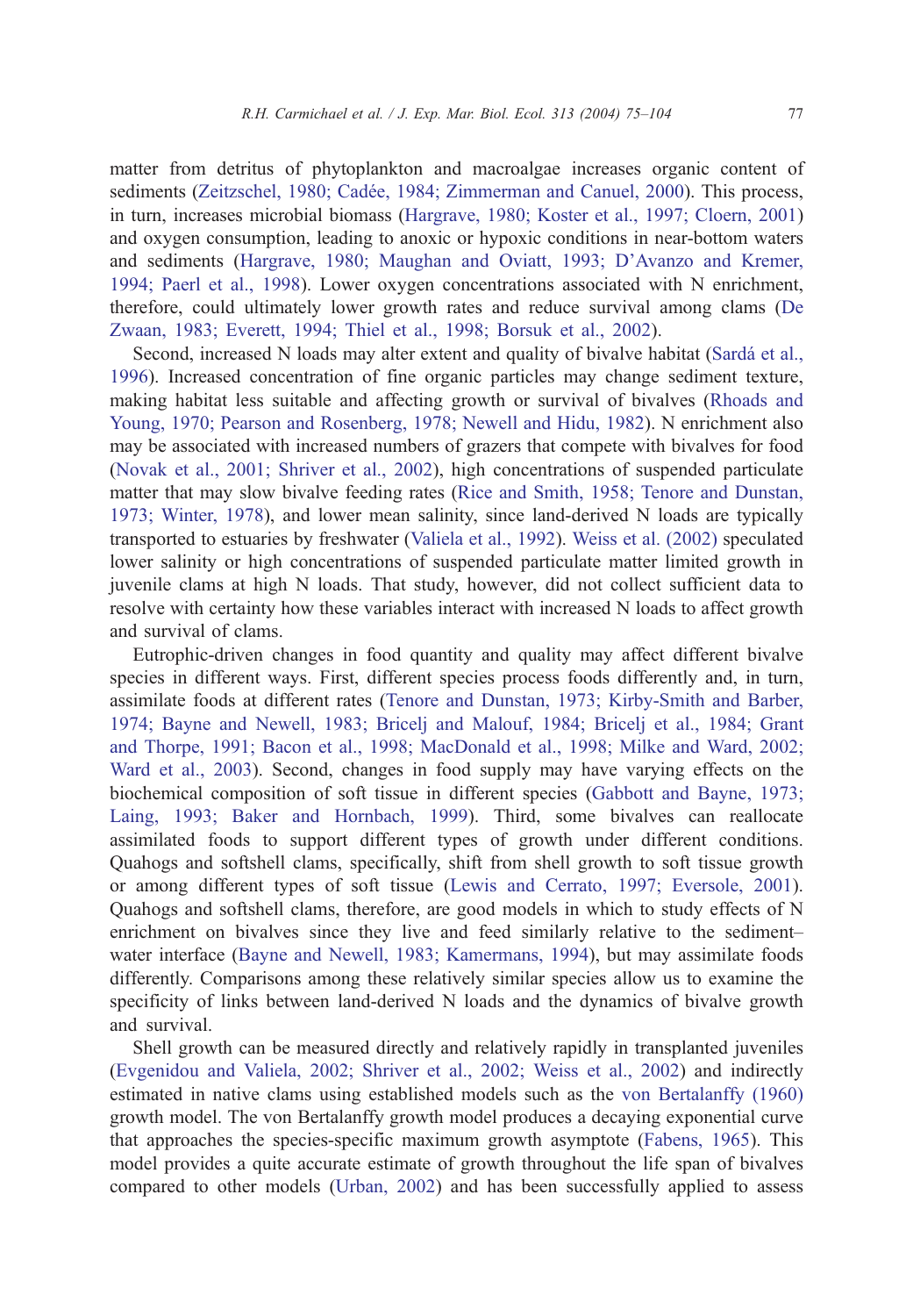growth of quahogs, softshell clams, and other bivalves ([Brousseau, 1979; Appledoorn,](#page-25-0) 1982; Jones et al., 1989; Appleyard and DeAlteris, 2001).

Although shell length is the variable most commonly used to assess bivalve growth (e.g., [Belding, 1912; Brousseau, 1979; Newell and Hidu, 1982; Grizzle et](#page-24-0) al., 2001), soft tissue growth is also important. First, changes in food supply can uncouple shell and soft tissue growth ([Lewis and Cerrato, 1997\)](#page-27-0), indicating shell and tissue may respond differently to changes in food quantity and quality. Second, since clams may reallocate resources to support different types of growth under different conditions ([Eversole, 2001\)](#page-25-0), changes in soft tissue growth may reflect changes in physiological condition of clams. Third, if management goals include increased stocking of commercially important bivalves, it is important to know whether growth of the valuable soft tissue portion of clams is affected by N enrichment in the same manner as shell growth. These observations suggest both shell and soft tissue growth are important to assessing the effects of N enrichment on clam growth.

In this study, we determined how eutrophic-driven changes in food supply and habitataffected growth, survival, and tissue composition of two clam species, M. mercenaria and M. arenaria. To do this, we first determined how differences in N loading rates among estuaries affected (1) chlorophyll a, C, and N concentrations in near-bottom seston and surface sediment, (2) dissolved oxygen concentration in near-bottom waters, and (3) reduction–oxidation potential in sediment. We then compared changes in these estuarine features to growth, survival, and %N in tissues of clams across estuaries to determine how N enrichment affected clams.

# 2. Methods

## 2.1. Study sites and sampling schedule

Sampling took place in eight Cape Cod estuaries that receive different N loads to their watersheds ([Fig. 1;](#page-4-0) [Table 1\)](#page-5-0). These estuaries span most of the range of land-derived N loads common to coastal estuaries ([Nixon, 1992; Nixon et al., 2001\)](#page-28-0) and represent N loads as large as can be found in our area ([Valiela et al., 1992; D'Avanzo and Kremer, 1994\)](#page-29-0). This study was conducted from early June to mid September at six sites in three estuaries (Sage Lot Pond, Green Pond, and Childs River) in 2000 and two sites in eight estuaries in 2001 ([Fig. 1;](#page-4-0) [Table 1\)](#page-5-0). Sampling sites in each estuary had similar depth (~1 m at mean low water), flow regimes, sediment types, and temperatures ([Table 1\)](#page-5-0).

#### 2.2. Seston and sediment sampling

To determine how characteristics of the water column and sediments were affected by N loading, we collected seston and sediment every 2 weeks at each site during the study. To collect near-bottom seston, we sampled water  $\sim$ 10 cm from the sediment surface using a Wildco horizontal water sampler and filtered 2 l of sample  $(200 \mu m)$  pre-filtered) onto a pre-ashed 0.7- $\mu$ m Whatman GF/F filter. To collect sediment samples, we used a 1-cm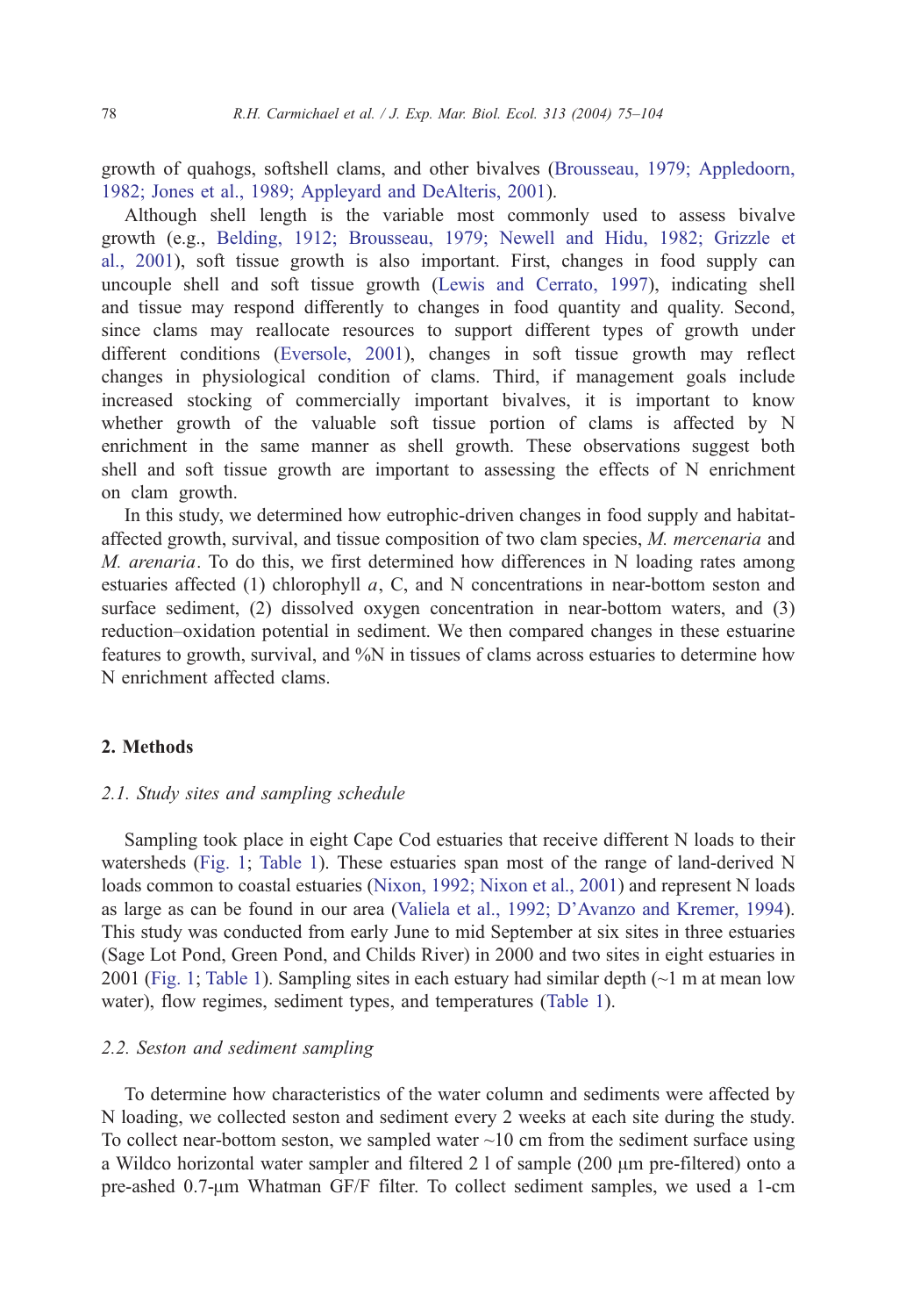<span id="page-4-0"></span>

Fig. 1. Locations in eight estuaries of Cape Cod, MA, where juvenile clams were transplanted, native clams were collected, and seston and sediment samples were taken in 2000 (gray dots) and 2001 (black dots). WR=Weweantic River, WH=Wild Harbor, SN=Snug Harbor, GP=Green Pond, CR=Childs River, QR=Quashnet River, JP=Jehu Pond, SLP=Sage Lot Pond.

diameter syringe corer to take the top 3 cm of sediment and pooled sediment from three replicate cores at each sampling site.

# 2.3. Assessment of potential food supply

To determine the quantity and quality of organic particles in seston and sediment, we measured chlorophyll  $a$  (chl  $a$ ), carbon (C), and nitrogen (N) concentrations, and C/N ratios in both seston and sediment as well as total suspended (SPM) and organic (POM) particulate matter in seston. To measure chl a concentration in seston and sediment, we extracted filters and bulk sediments with acetone and analyzed by spectrophotometry ([Lorenzen, 1967; Moss, 1971\)](#page-27-0). To determine C and N concentrations, we combusted filters and sediment in a Perkin-Elmer 2400 CHN elemental analyzer. Prior to combustion, sediments were acidified overnight by fuming with concentrated HCl to remove carbonates. To determine total and organic particulate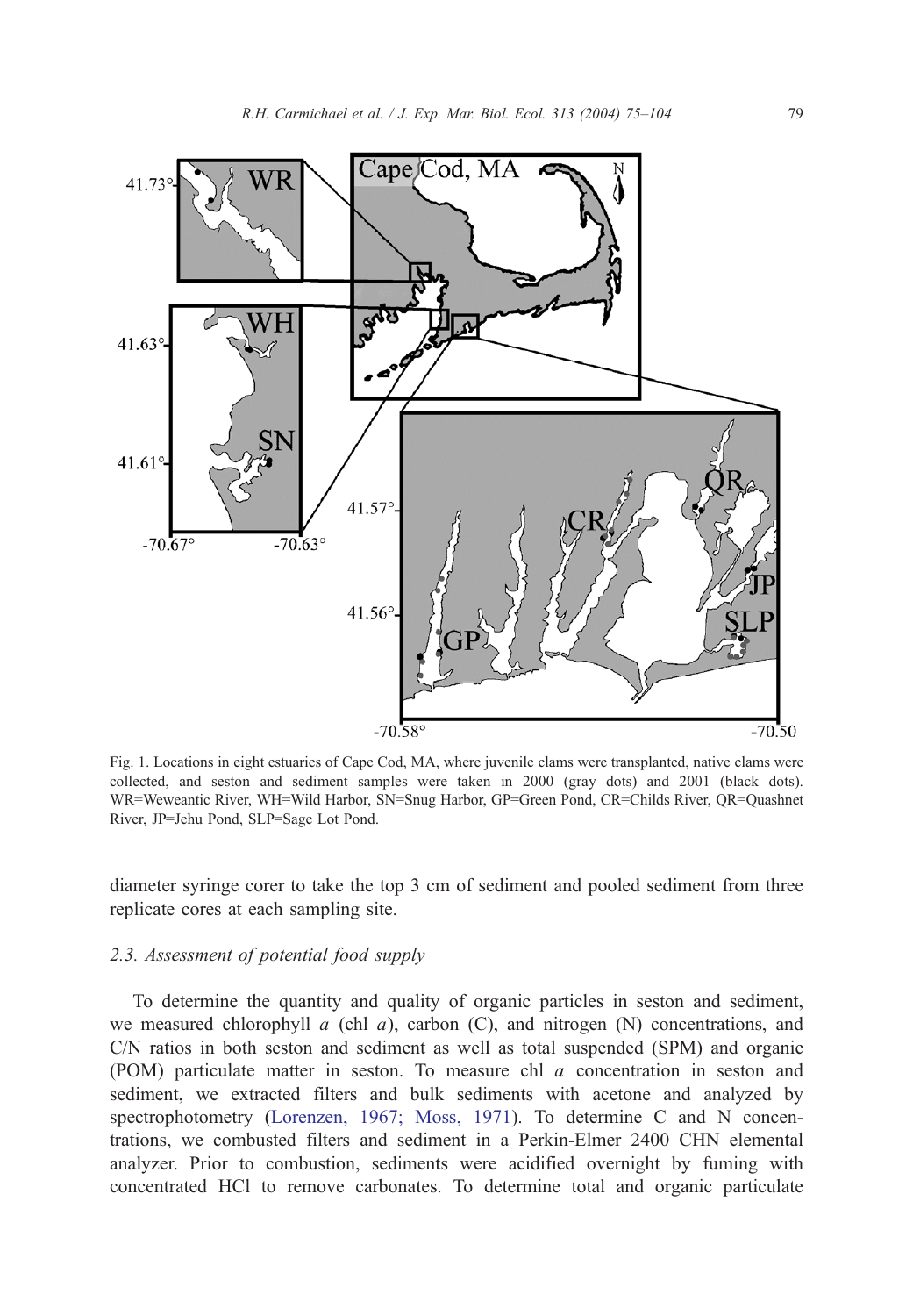<span id="page-5-0"></span>Table 1N loading rate, mean water temperature, seston and sediment characteristics, and % survival of quahogs and softshell clams in eight Cape Cod estuaries (c.f. [Fig.](#page-4-0) 1)

| Estuary         | N load (kg N<br>$ha^{-1}$ year <sup>-1</sup> ) | Temperature<br>$(^\circ C)$ | Salinity<br>$(\%o)$ | Seston              |                     |                          | Sediment |                        |            | Survival $(\%)$ |                          |             |                          |                   |
|-----------------|------------------------------------------------|-----------------------------|---------------------|---------------------|---------------------|--------------------------|----------|------------------------|------------|-----------------|--------------------------|-------------|--------------------------|-------------------|
|                 |                                                |                             |                     | <b>SPM</b><br>(mg l | <b>POM</b><br>(mg l | C (mg $1^{-1}$ )         |          | <b>Snails</b>          | Silt+clay  | Sand<br>$(\%)$  | Quahogs                  |             | Softshell clams          |                   |
|                 |                                                |                             |                     |                     |                     | 2000                     | 2001     | (No. $m^{-2}$ )<br>(%) | 2000       |                 | 2001                     | 2000        | 2001                     |                   |
| Sage Lot Pond   | 14                                             | $25 + 0.1$                  | $28.2 + 1.5$        | $19 + 2$            | $5.0 + 1.1$         | .2                       | 1.5      | $\Omega$               | 6±4        | $94 + 3$        | $98+$                    | $48 + 48$   | $91 + 4$                 | $6 + 2$           |
| Jehu Pond       | 21                                             | $25 + 1.0$                  | $29.1 + 0.3$        | $26 + 1$            | $5.3 \pm 0.2$       | $\overline{\phantom{a}}$ | 1.1      | $\Omega$               | $5 \pm 1$  | $95 + 1$        |                          | $68 + 16$   | $\overline{\phantom{a}}$ | $\theta$          |
| Wild Harbor     | 65                                             | $25 + 0.5$                  | $24.4+0.5$          | $33 + 4$            | $6.7 \pm 0.9$       |                          | 1.9      | $\theta$               | $1\pm 0$   | $86 + 3$        |                          | $94 \pm 6$  |                          | $62 + 34$         |
| Green Pond      | 178                                            | $25+0.3$                    | $27.6 + 0.4$        | $33 + 10$           | $7.1 \pm 1.5$       | 2.2                      | 2.6      | $347 + 14$             | $10\pm2$   | $85 + 1$        | 100                      | 92          | $83 + 5$                 | 64                |
| Snug Harbor     | 236                                            | $25 + 0.5$                  | $21.7 + 3.3$        | $43 + 16$           | $7.9 + 1.1$         |                          | 3.2      | $\Omega$               | $11 \pm 3$ | $80\pm2$        | -                        | $52 \pm 12$ | $\overline{\phantom{0}}$ | $52 + 12$         |
| Weweantic River | 339                                            | $25 \pm 0.1$                | $18.0 + 0.3$        | $34 + 1$            | $7.7 \pm 0.4$       | $\overline{\phantom{0}}$ | 1.7      | $246 + 88$             | $3\pm 0$   | $96 + 2$        | $\overline{\phantom{0}}$ | 84          |                          | $20 \pm 12$       |
| Quashnet River  | 353                                            | $24+0.4$                    | $22.5 + 0.6$        | $16 + 2$            | $5.5 \pm 0.3$       | $\overline{\phantom{0}}$ | l.5      | $\Omega$               | $3+2$      | $97 \pm 1$      |                          | $\Omega$    | $\overline{\phantom{a}}$ | $\Omega$          |
| Childs River    | 601                                            | $24 + 1.0$                  | $23.9 + 0.1$        | $27 + 1$            | $6.4 \pm 0.2$       | 2.0                      | 1.7      | $78 + 26$              | $12 \pm 3$ | $89 + 3$        | $99+$                    | $\theta$    | $89 + 5$                 | $\hspace{0.6cm}0$ |

Seston characteristics include total suspended (SPM) and organic (POM) particulate matter and C composition, and sediment characteristics include density of snails (N. obsoletus), and % by weight of silt+clay (<63 µm) and sand (63 µm–2 mm). N loading rates from Valiela et al. [\(1997\)](#page-29-0), except Wild Harbor and Weweantic River for which values were modified from Costa [\(1994\)](#page-25-0), according to Valiela et al. [\(2000\)](#page-29-0).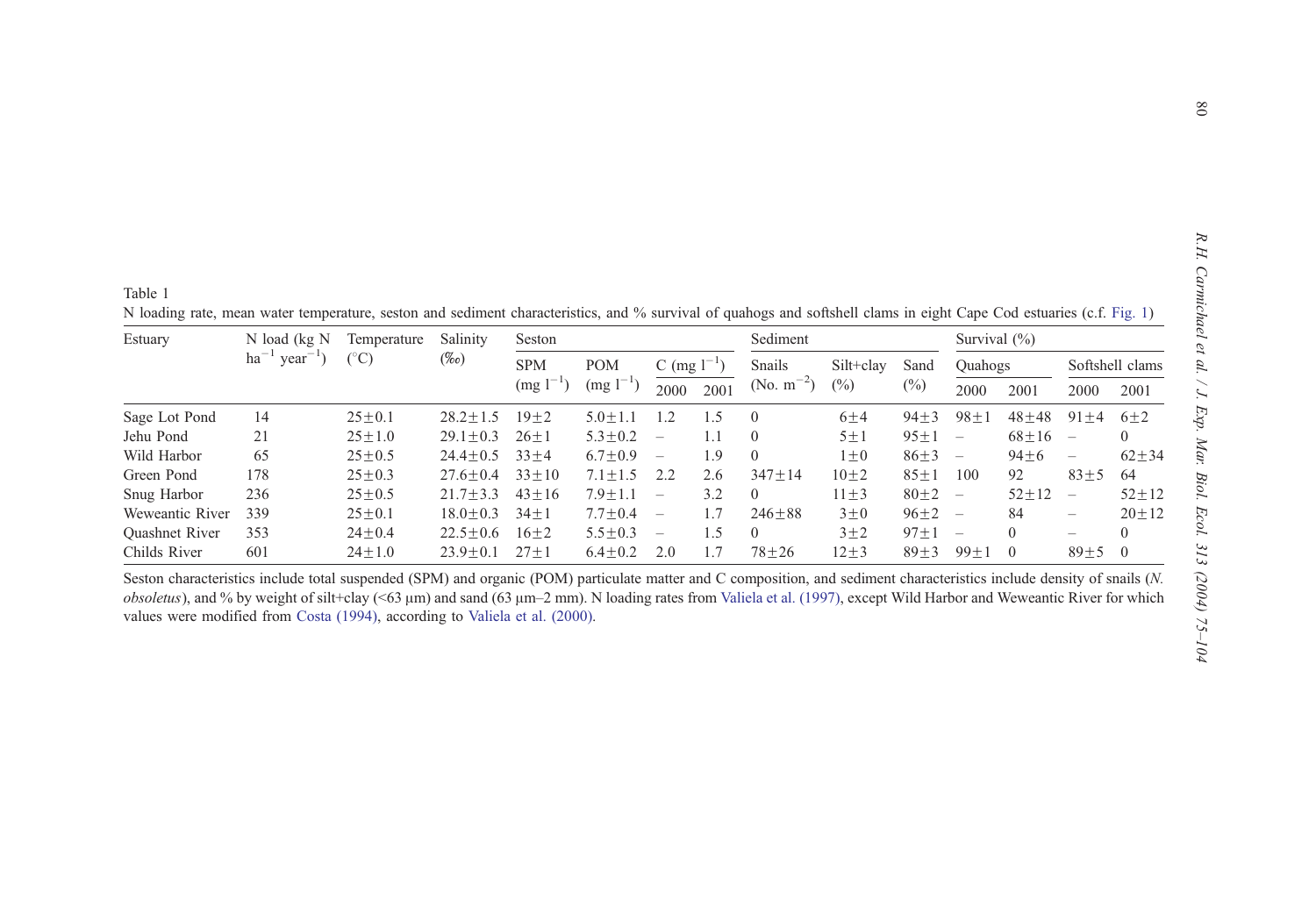matter, we quantified weight of seston per volume of water filtered and ashed filters at 490  $\degree$ C for 4 h.

# 2.4. Assessment of habitat

To assess the physical features of each estuary during this study, we measured a variety of water column and sediment characteristics. Salinity was measured by refractometer, and water temperature was determined using a YSI 95 digital meter. To measure oxygen content of bottom waters and in sediment porewater, we measured dissolved oxygen (D.O.) in the water column and reduction–oxidation potential (Eh) in sediments in situ. To sample D.O., we used a YSI 95 digital meter suspended within 10 cm of the sediment surface. It was not possible to simultaneously measure D.O. at dawn in each estuary. Hence, we measured D.O. at various times of day, plotted D.O. vs. the time of day when measurements were taken, and used the best-fit significant regression through these data to calculate mean D.O. at sunrise for each estuary during this study. This approach provided an estimate of lowest mean D.O. concentration in each estuary during our sampling period. To determine Eh in sediments, at least two replicate measurements were taken using a platinum electrode ([Bohn, 1971; Faulkner et al., 1989\)](#page-24-0) mounted to a graduated 1.5 m wooden stake and inserted into the sediment to a depth of 1 cm at each site. We used a Ag– AgCl reference electrode, and Eh measurements were normalized to temperature and differences from a quinhydrone standard ([Jones, 1966\)](#page-26-0). Eh measurements were taken in mid September, at the end of our sampling period. To determine sediment grain size, we sieved subsamples of wet sediment from each site ([Mudroch and Azcue, 1995\)](#page-27-0), sorting sediments into three categories: clay+silt ( $\leq 63$  µm), sand (63 µm–2 mm) and gravel ( $\geq 2$ mm) ([Wentworth, 1922\)](#page-29-0). Each particle size fraction was dried and weighed to determine the percentage of composition.

# 2.5. Growth and survival of juvenile clams

To directly measure growth of quahogs and softshell clams, we transplanted 8–12 mm hatchery-reared clams into each estuary. We used hatchery-reared juvenile clams because they were likely to grow quickly and allowed us to compare changes in growth among animals that originated from the same seed stock. Juvenile quahogs were obtained from the Aquaculture Research Corporation in Dennis, MA, and juvenile softshell clams from the Beals Island Shellfish Hatchery in Beals, ME. Before transplanting, clams were marked at the outer edge with waterproof ink. Clams were then planted into plastic-coated wire mesh aquaculture cages measuring  $30 \times 30$  cm and 10-cm deep. Cages were lined on the inside with 6-mm plastic mesh and filled with sediment from the estuary into which they were transplanted. A total of four cages were transplanted at each sampling site, two containing quahogs and two containing softshell clams. Clams were removed from each estuary after at least 42 days in 2000 and 84 days in 2001. On retrieval, we recorded the longest length of each clam to the nearest 0.1 mm at the ink mark and at the outer edge of the shell. We calculated shell growth as the difference between initial and final shell length. To determine the percentage of survival, we counted the number of living clams in transplant cages, divided by the total number planted, and multiplied by 100. To determine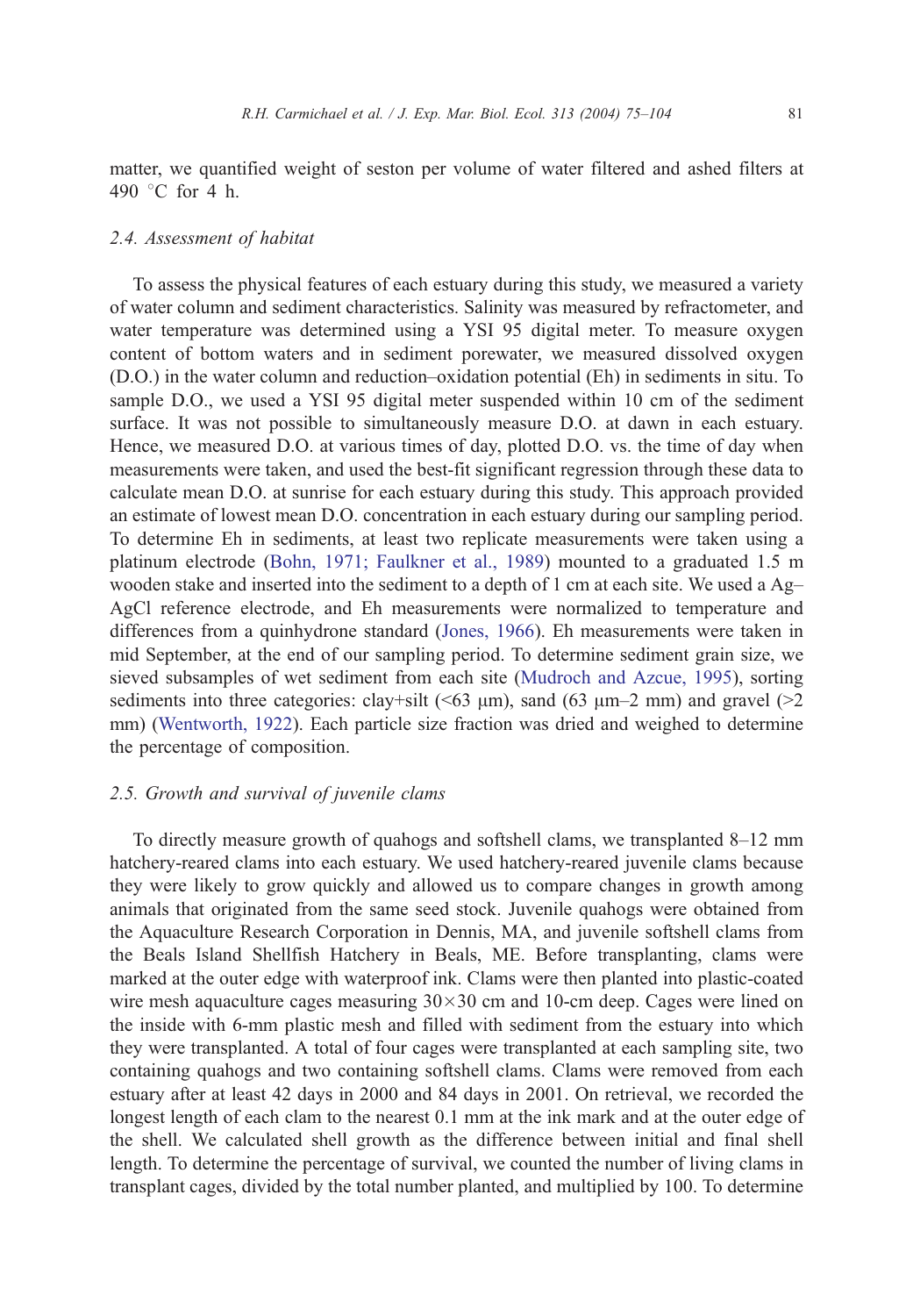whether survival was affected by the presence of predators or competitors, we also identified and counted other species in transplant cages at the end of the study.

# 2.6. Growth and soft tissue composition of native clams

To determine how N loads affected growth of native quahogs and softshell clams, we collected native clams from each estuary and measured shell length, height, and width, to the nearest 0.1 mm using calipers. To sample quahogs and softshell clams throughout their life span, we needed to collect clams of the broadest range of sizes in each estuary. To feel confident that we reliably sampled this range and to account for potential changes in size frequency distributions across estuaries, we first collected at least 100 clams of each species, where possible, from a low (Sage Lot Pond), intermediate (Green Pond), and high (Childs River) N loaded estuary. From these size frequency distributions ([Carmichael, 2004,](#page-25-0) Appendices A and B), we determined approximate minimum and maximum sizes of clams likely to be found among the estuaries we sampled. We then selected  $\sim$  40 individuals representing the full range of clam sizes to generate initial length-at-age relationships. In the remaining estuaries, we collected the number of clams needed to obtain length-at-age relationships that were significant and equally predictive compared to the three estuaries initially sampled. To age these clams, we radially sectioned one valve of the shell using a Buehler ISOMET low-speed saw with a diamond wafer blade. To prevent shattering smaller shells while sectioning, clams  $\leq 25$  mm in length were embedded in acrylic resin before sectioning [\(Meltzer, 2002\)](#page-27-0). Sections were then polished and internal growth lines counted ([MacDonald and Thomas, 1980; Grizzle and Lutz, 1988; Jones et al., 1990\)](#page-27-0).

To estimate growth rates of native clams, we applied the von Bertalanffy growth model (VBGF),  $L_t = L_{\infty}$  [1-e<sup>-k(t-t<sub>0</sub>)</sup>], where  $L_t$ =shell length at age t,  $L_{\infty}$ =the maximum shell length achieved by the species, k is a growth coefficient describing the rate at which  $L_{\infty}$  is approached, and  $t_0$ =time at which growth starts ([von Bertalanffy, 1960; Brousseau, 1979\)](#page-29-0). We then used  $k$  values as a proxy for growth rate throughout the life of native clams ([Brousseau, 1979; Appleyard and DeAlteris, 2001; Urban, 2002\)](#page-25-0). To solve for k, we linearized VBGF by plotting  $-Ln[1-(L_t/L_{\infty})]$  vs. t (the estimated age of each clam in years). The slope of the resulting regression is k and the y-intercept is  $-kt_0$  ([Evgenidou](#page-25-0) and Valiela, 2002). We then solved for  $L_t$  and generated a best-fit regression line to our length-at-age data. To determine how N enrichment affected soft tissue growth and composition, we separated soft tissue from shell and dried it to a constant weight at 60  $\degree$ C. To determine whether changes in shell growth were reflected in soft tissue mass, we then plotted soft tissue dry weight (DW) vs. shell length. N content of soft tissue was determined by mass spectrometry.

#### 3. Results and discussion

# 3.1. Effects of N enrichment on food quantity

Chlorophyll a concentrations in near-bottom seston and surface sediment increased as N load increased across estuaries ([Fig. 2\)](#page-8-0). Highest chl  $a$  concentrations in seston were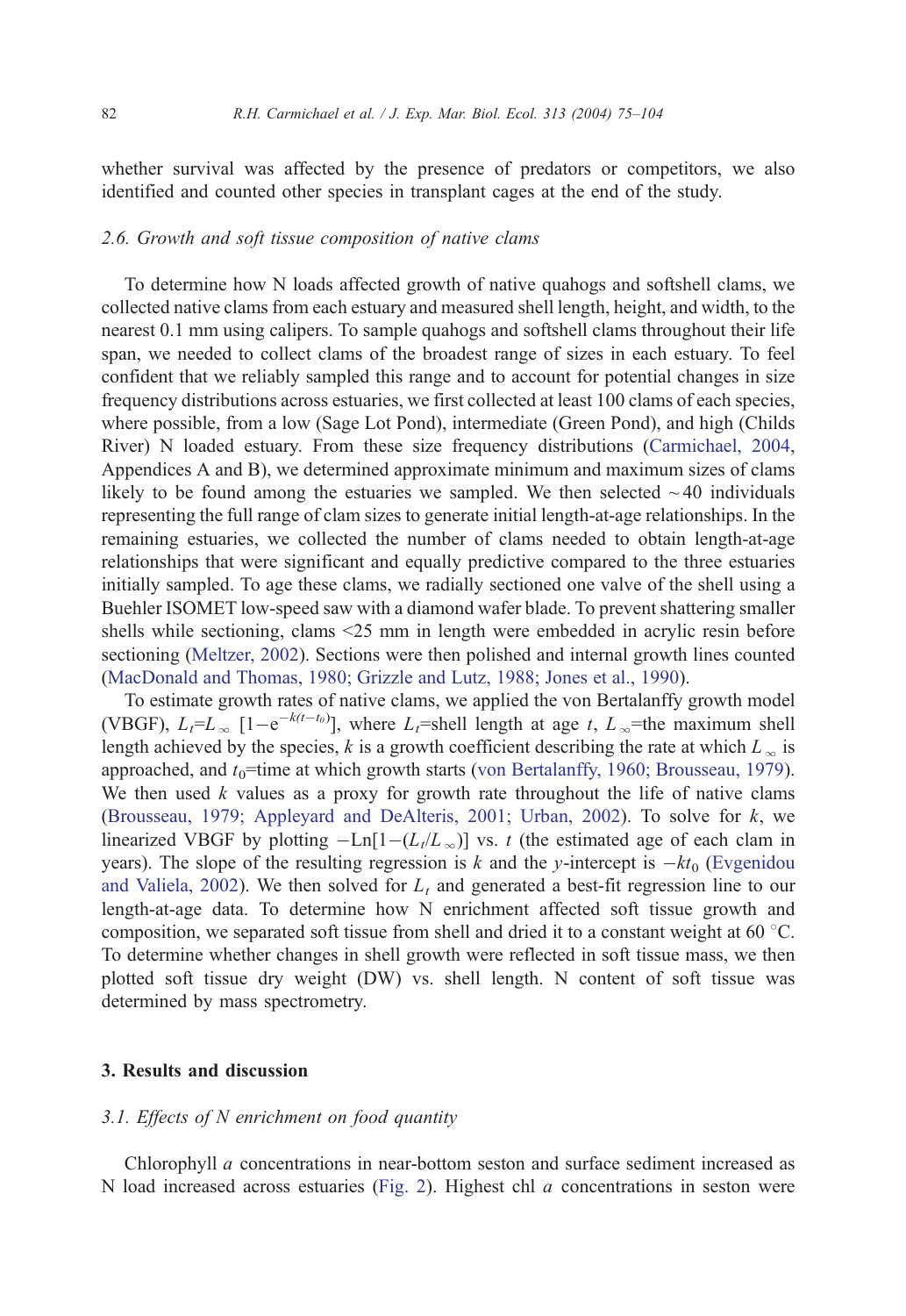<span id="page-8-0"></span>

Fig. 2. Mean ( $\pm$ standard error) chlorophyll a concentration in near-bottom seston (top) and surface sediment (bottom) compared to N loads to Cape Cod estuaries. Sediment chl a was sampled in 2001, and sites with grazers (*N. obsoletus*) were not included in the regression. [seston 2000:  $y=2.12 \ln(x)+0.40$ ,  $R^2=0.99$ ,  $F_2=6265.22$ ,  $P<0.001$ ; seston 2001: y=4.58 ln(x)-1.56,  $R^2=0.90$ ,  $F_7=51.97$ ,  $P<0.001$ ; sediment: y=64.99 ln(x)-92.04,  $R^2$ =0.94,  $F_4$ =46.92, P<0.01]. Sediment chl a concentration was converted from m<sup>-2</sup> to m<sup>-3</sup> by multiplying each concentration by the mean depth of the water column over each sampling site. Since mean depth was 1 m, sediment chl *a* values did not change in this conversion.

found in Childs River ( $30\pm4$  mg m<sup>-3</sup>, Fig. 2, top), and in sediment in Quashnet River  $(386\pm58 \text{ mg m}^{-2}, \text{Fig. 2, bottom})$ , the two estuaries receiving the highest N loads to their watersheds ([Table 1\)](#page-5-0). There was considerable variation in chl  $a$  concentration in seston between years and in sediment among estuaries (Fig. 2). In seston, chl a concentrations and the rate of chl  $\alpha$  increase across estuaries in response to increasing N loads were higher in 2001 than 2000 (test for homogeneity of slopes:  $F_1=6.53$ ,  $P=0.04$ ) (Fig. 2, top). This relatively greater response to increased N loads in 2001 was likely due to external factors such as the number of favorable days that may have stimulated production ([Valiela, 1995\)](#page-29-0). Chl a concentrations in surface sediment were lower at sites with higher concentrations of the grazer, *Nassarius obsoletus* ([Table 1\)](#page-5-0), suggesting most of the variation in sediment chl  $a$  among sites may be explained by reduction of benthic microalgal biomass by grazers (Fig. 2, bottom) ([Pace et al., 1979; Novak et al., 2001\)](#page-28-0).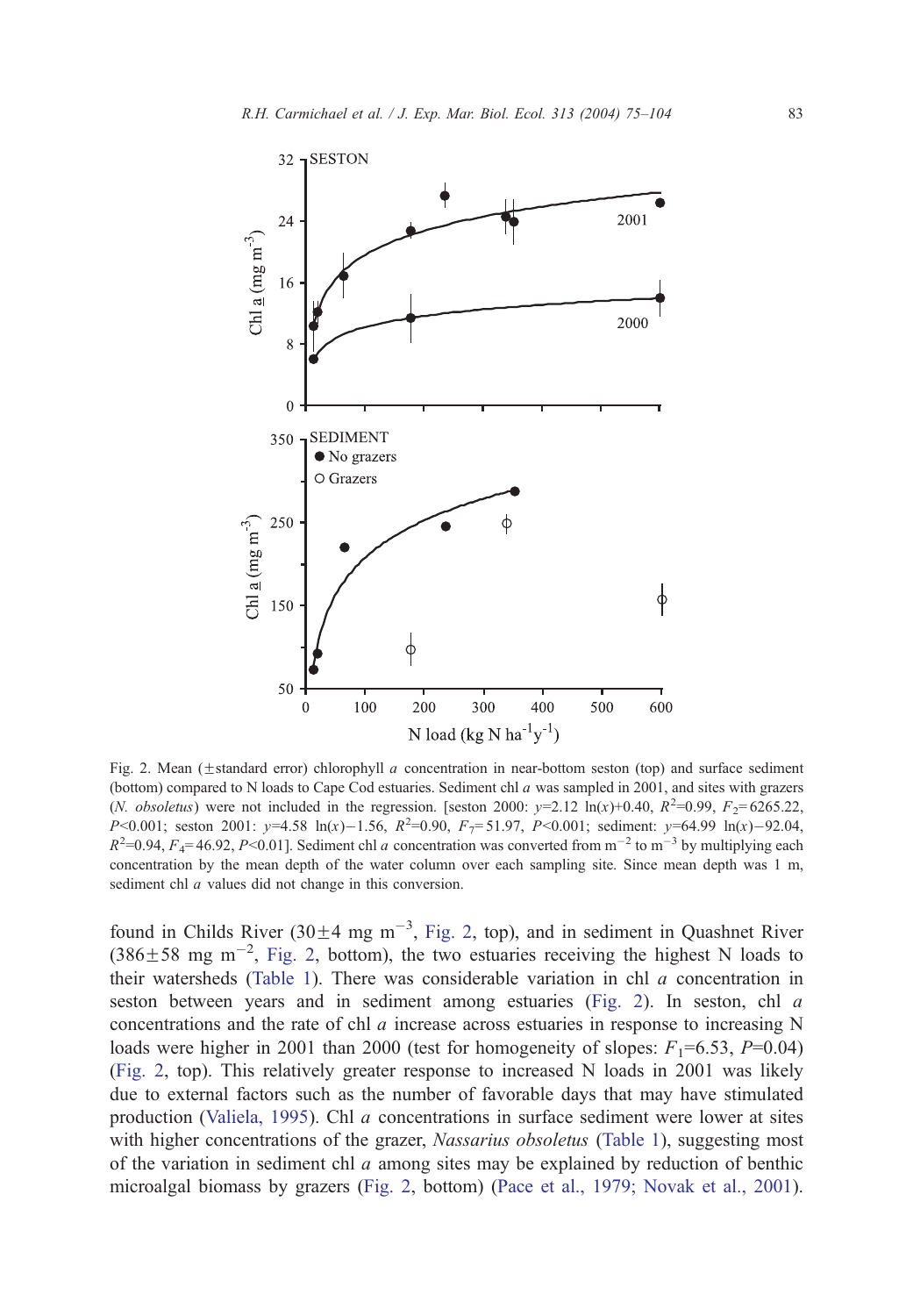<span id="page-9-0"></span>Despite the negative effect of grazers on benthic microalgal biomass, sediment chl  $\alpha$ concentrations were at least four times higher than chl  $a$  in seston ([Fig. 2\)](#page-8-0).

Chl a concentrations in seston and sediment measured during this study were high compared to those in other coastal areas ([Lukatelich and McComb, 1986; Valiela et al.,](#page-27-0) 1992; Cebrián and Valiela, 1999; Shriver et al., 2002). Increased N loads, however, were not related to total suspended (SPM) or organic (POM) particulate matter concentrations ([Table 1\)](#page-5-0), which were comparable to measurements in other areas ([Essink and Bos, 1985; Grizzle and Morin, 1989; Fegley et al., 1992\)](#page-25-0). Hence, although phytoplankton biomass was high among our estuaries, it comprised a relatively small portion of bulk seston, and increased N loads did not measurably affect other particles in bulk seston. The overall positive effect of N enrichment on microalgae biomass, however, suggests land-derived N enrichment increased food supply available to clams in these estuaries ([Evgenidou and Valiela, 2002; Shriver et al., 2002; Weiss et al.,](#page-25-0) 2002).

# 3.2. Effects of N enrichment on food quality

The mean C/N in near-bottom seston and surface sediment decreased with increasing N load (Fig. 3). Ratios of C to N in sediment were higher than in seston, particularly in low N



Fig. 3. C/N in near-bottom seston (top) and sediment (bottom) sampled in 2000 and 2001, compared to N loading rate to each estuary. Triangle (top) shows outlier ([Sokal and Rohlf, 1981\)](#page-29-0) not included in the regression [seston:  $y=-0.002x+7.37$ ,  $R^2=0.58$ ,  $F_9=10.95$ ,  $P=0.01$ ; sediment:  $y=-1.13 \ln(x)+15.18$ ,  $R^2=0.77$ ,  $F_{10}=30.37$ ,  $P<0.001$ ].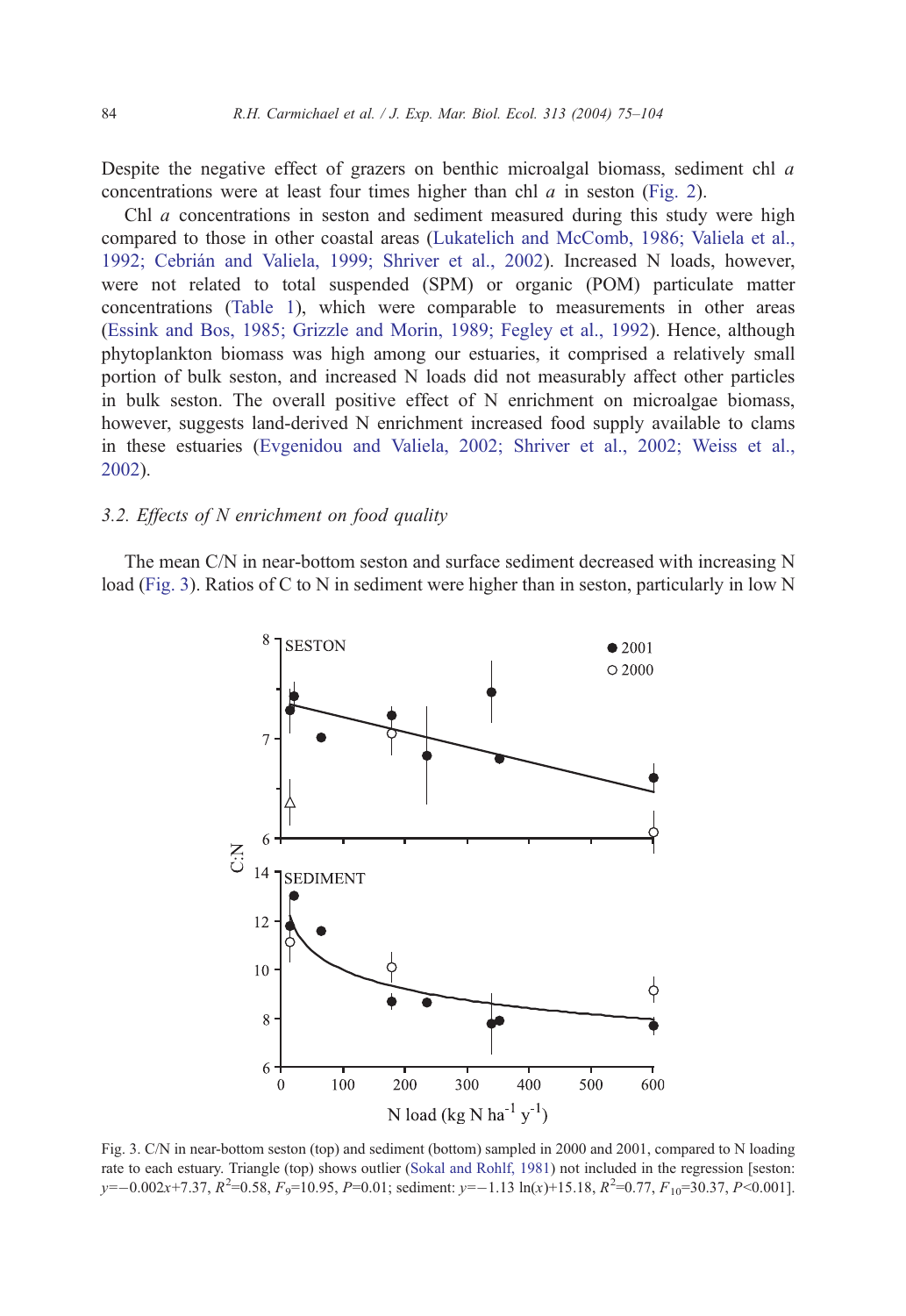load estuaries ([Fig. 3\)](#page-9-0). Relationships between mean C/N and N load varied between years, with the greatest change in C/N across estuaries in 2001 ([Fig. 3\)](#page-9-0), when chl  $a$ concentrations were higher ([Fig. 2\)](#page-8-0). There was also more variation in C/N in seston than in sediment, possibly resulting from greater stability of sediments compared to seston in these estuaries with relatively short flushing times ([Carmichael and Valiela, in press\)](#page-25-0). The overall pattern of decreasing C/N with increasing N loads implies N enrichment improved the quality of food available to clams, affecting the greatest change in sediment. Lower mean C/N in seston, however, suggests this source ultimately may provide a higher quality food source for clams.

# 3.3. Effects of N enrichment on habitat quality

Larger N loads were associated with more reduced conditions in surface sediments ([Fig. 4,](#page-11-0) top), with the highest mean Eh at  $-139$  mV, indicating surface sediments even in the most pristine estuaries were likely anoxic ([Fig. 4,](#page-11-0) top). In near-bottom water, D.O. concentrations were rather low in general ([Fig. 4,](#page-11-0) bottom). In all estuaries, D.O. values at dawn dropped near or below levels associated with deleterious effects on benthic species ([NRC, 2000\)](#page-28-0) ([Fig. 4,](#page-11-0) bottom, light-gray shaded area), and in some, particularly QR, mean D.O. concentrations were remarkably low, suggesting hypoxia ([Fig. 4,](#page-11-0) bottom, dark-gray shaded area). These findings indicate low oxygen conditions occurred at the sediment–water interface where clams live, particularly at higher N loads. Increased N loads did not measurably change other habitat variables we measured ([Table 1\)](#page-5-0).

The eutrophic-driven changes in food supply and habitat we measured are consistent with the notion that increased N loads may have positive and negative effects on bivalves. These data suggest N enrichment increased quantity and quality of foods available to clams, but potentially reduced habitat quality through reduced surface sediments and low oxygen concentrations in near-bottom waters. Inter-annual variation in these changes may further affect clam responses. To establish the net result of these potentially conflicting effects of eutrophication, we need to compare these data to empirical measurements of growth and survival of quahogs and softshell clams living in the estuaries.

## 3.4. Direct measurement of juvenile shell growth

Shell growth rates of transplanted juvenile clams ranged from 0.3 to 1.4 mm week<sup>-1</sup> among quahogs and  $0.3-1.8$  mm week<sup>-1</sup> among softshell clams, with growth increasing significantly as chl a concentrations in seston increased ([Fig. 5,](#page-12-0) left panels). Relationships between shell growth and benthic chl a concentration, however, could not be defined ([Fig.](#page-12-0) 5, right panels). The rate at which shell growth increased with N load was similar between species, demonstrated by homogeneity of slopes  $(F_{13}=1.14, P=0.31)$  and intercepts (ANCOVA:  $F_{14}$ =3.30, P=0.10) of the regressions in [Fig. 5.](#page-12-0) Shell growth among juveniles was not related to C/N in seston or sediment, D.O. or Eh. These findings suggest juvenile clams primarily responded to increased microalgal biomass in seston, stimulated by N enrichment.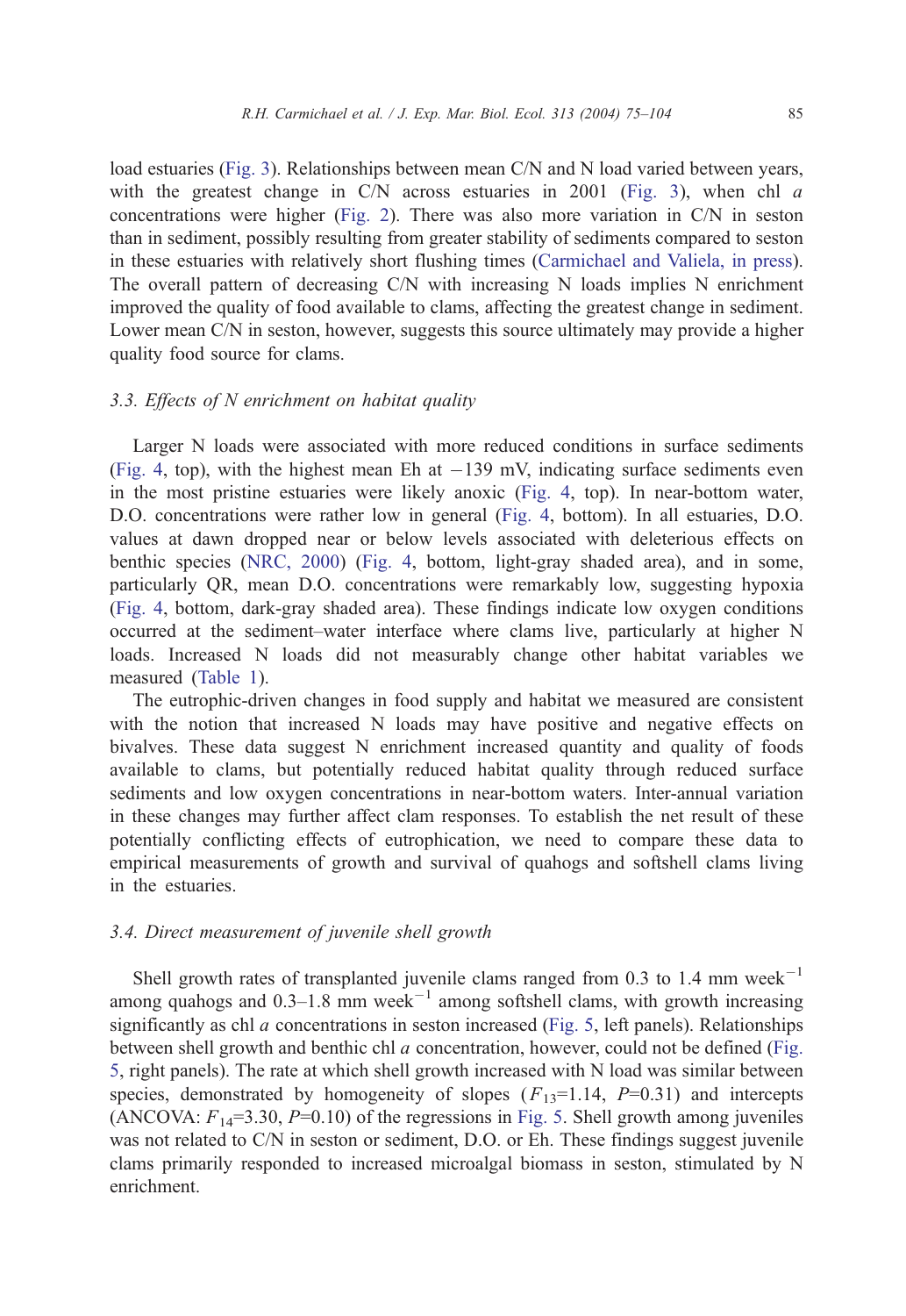<span id="page-11-0"></span>

Fig. 4. Mean  $(\pm$  standard error) redox potential (Eh) in the top 1 cm of sediment (top) and estimated dissolved oxygen (D.O.) in bottom waters at sunrise (bottom) compared to N loading rate to watersheds of 8 Cape Cod estuaries [Eh:  $y = -20.78 \ln(x) + 85.82$ ,  $R^2 = 0.93$ ,  $F_7 = 77.32$ ,  $P \le 0.001$ ]. Shaded areas in bottom panel show the reported range of D.O. concentrations at which survival of benthic species may decline (light gray) and coastal waters are defined as hypoxic (dark gray) ([NRC, 2000\)](#page-28-0). Standard error of D.O. was propagated from the standard errors of the slope and intercept of the regression used to calculate D.O. at dawn for each estuary. QR=Quashnet River.

Mean shell growth rates of quahogs and softshell clams transplanted in Weweantic River (WR) and Snug Harbor (SN) were lower than expected given the relatively high chl a concentrations in these estuaries and relationships between growth rate and chl  $\alpha$  concentration in the other estuaries ([Fig. 5,](#page-12-0) left panels). Data from these estuaries were outliers ([Sokal and Rohlf, 1981\)](#page-29-0) to the regressions in [Fig. 5](#page-12-0) (open symbols), and were not included in the regression analyses. These data suggest some factor moderated the growth-enhancing effects of increased food supply in WR and SN.

Before assessing why shell growth was relatively depressed in WR and SN, we first wanted to know whether relationships between shell growth and eutrophic-driven changes in food quantity and quality were maintained throughout life among native clams. This approach allowed us, in turn, to discern whether the factor limiting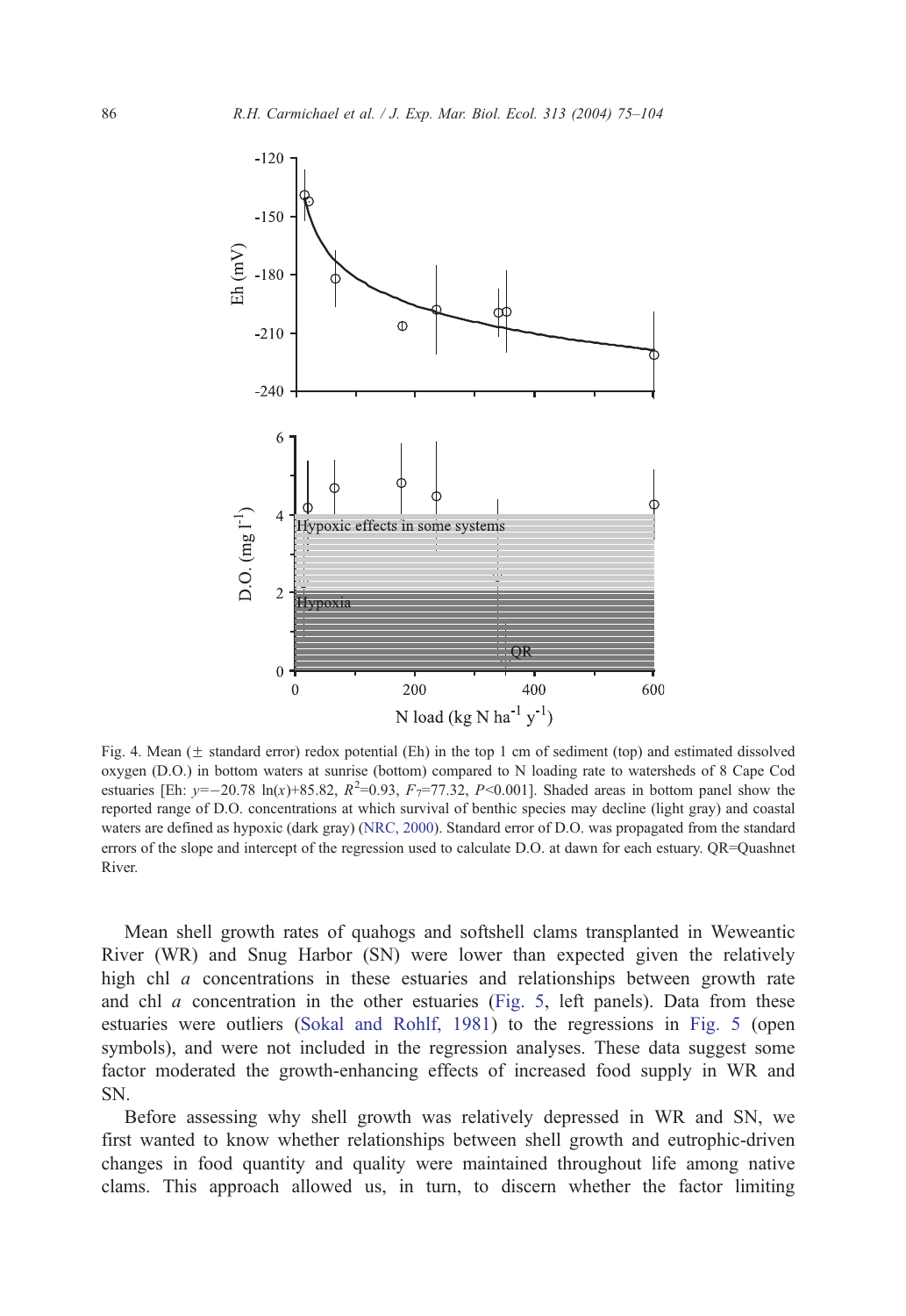<span id="page-12-0"></span>

Fig. 5. Mean growth rates ( $\pm$ standard error) of transplanted juvenile quahogs (top panels) and softshell clams (bottom panels) compared to chl a concentrations in near-bottom seston (left panels) and surface sediment (right panels). SN=Snug Harbor and WR=Weweantic River, sites not included in regression analyses [type II regression yielded best-fit lines: quahogs:  $y=0.86 \ln(x)-1.21$ ,  $R^2=0.84$ ,  $F_6=25.62$ ,  $P=0.004$ ; softshell clams:  $y=1.23$  $ln(x)$  – 1.93,  $R^2$ =0.80,  $F_6$ =20.54,  $P$ =0.01].

growth in WR and SN was a consistent feature of these estuaries or a short-term effect that may have occurred only during the 2001 season when we directly measured shell growth in these estuaries.

#### 3.5. Indirect measurement of shell growth throughout life

To compare shell growth of native clams across estuaries, we applied the von Bertalanffy growth model (VBGF), which uses length-at-age relationships to estimate the growth coefficient,  $k$  time<sup>-1</sup>. This coefficient is not strictly a growth rate, but rather an expression of how rapidly clams approach their largest size  $(L_{\infty})$ . Length-atage relationships for each species in each estuary ([Figs. 6 and 7\)](#page-13-0) were typical of those previously reported ([Ansell, 1968; Appledoorn, 1982; Jones et al., 1989; Meltzer,](#page-24-0) 2002; Urban, 2002), showing growth was rapid among young clams and decreased with age. Shell length of native clams across estuaries ranged from 1.6 to 123.4 mm among quahogs and 1.9 to 96.4 mm among softshell clams ([Figs. 6 and 7\)](#page-13-0), suggesting estimated asymptotic lengths  $(L_{\infty})$  of 124 mm for quahogs and 97 mm for softshell clams. Length distributions of clams overlapped extensively across estuaries, with the quahog and softshell clam of longest length found in Green Pond ([Figs. 6 and 7\)](#page-13-0).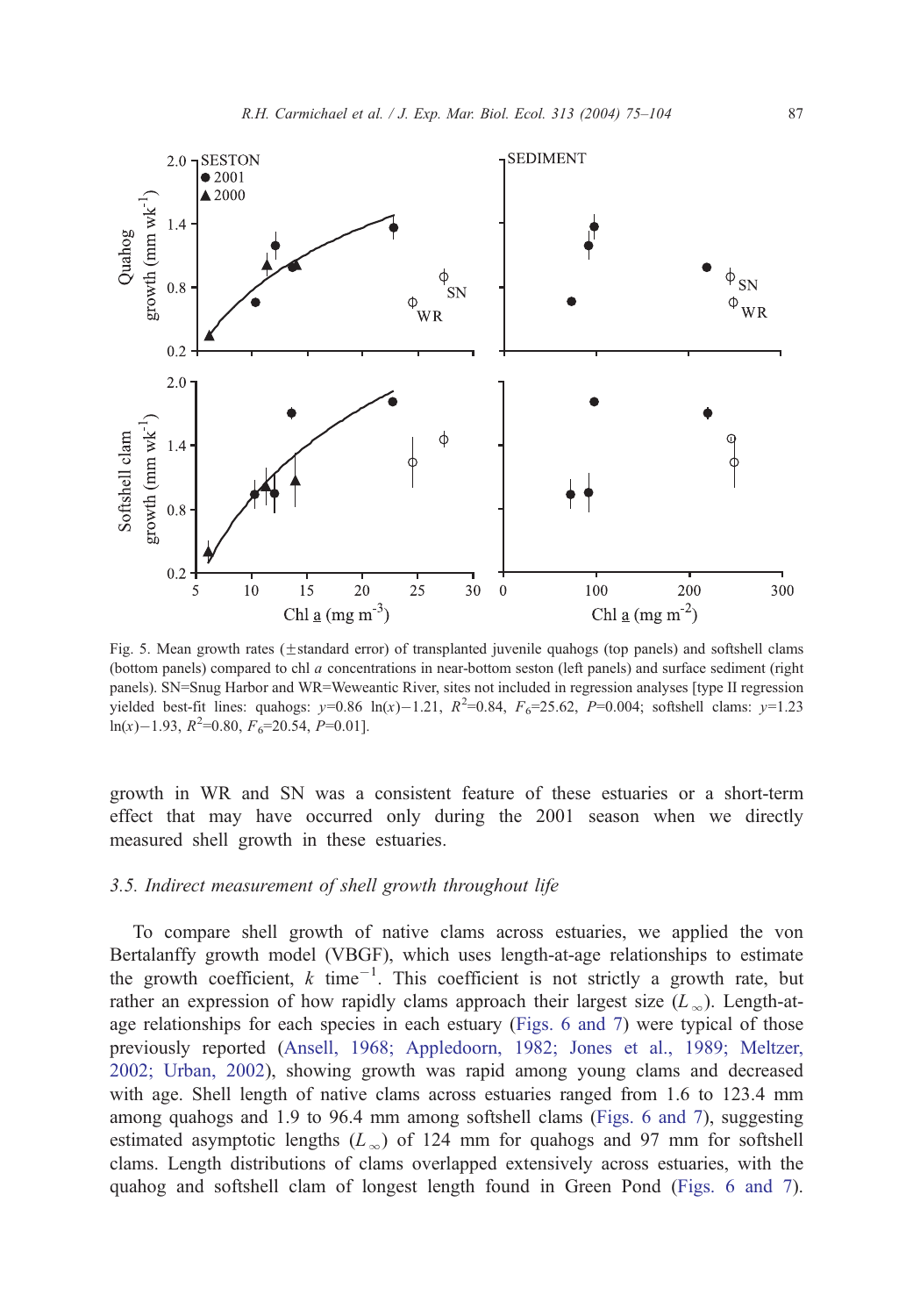<span id="page-13-0"></span>

Fig. 6. Length-at-age comparisons and best-fit von Bertalanffy (VBGF) growth curves for quahogs sampled from eight Cape Cod estuaries receiving different N loads. VBGF parameters and regression statistics are shown in [Table 2.](#page-15-0)

Ages of quahogs typically ranged from  $\leq 1$  to 12 years, with one animal from GP estimated at 28 years. Softshell clam ages typically ranged from  $\leq 1$  to 9 years, with one clam in WR reaching 12 years. The shell lengths and ages measured during this study are within the range of sizes and ages typical of quahogs and softshell clams ([Brousseau, 1979; Appledoorn, 1982; Jones et al., 1989; Grizzle et al., 2001; Meltzer,](#page-25-0) 2002). The fit of VBGF to our length-at-age data for each species in each estuary was highly significant (Figs. 6 and 7). Estimated VBGF parameters and regression statistics are shown in [Table 2.](#page-15-0)

For both quahogs and softshell clams, VBGF  $k$  values increased with increasing chl a concentration in seston, but not sediment ([Fig. 8\)](#page-16-0), indicating clams reached their largest potential size more rapidly in estuaries where more food was available in seston through N enrichment. VBGF  $k$  values were consistently higher in softshell clams compared to quahogs ([Fig. 8\)](#page-16-0), and the rate at which k increased with food supply was faster among softshell clams (homogeneity of slopes  $F_{11}=11.84$ ,  $P=0.01$ ). As with shell growth in juvenile clams, VBGF  $k$  values were lower in WR and SN compared to relationships between  $k$  and chl  $a$  among other estuaries ([Fig. 8,](#page-16-0) left panels), suggesting shell growth was limited throughout life in clams in these estuaries. VBGF  $k$  values were not related to C/N in seston, D.O, or Eh. As found among juvenile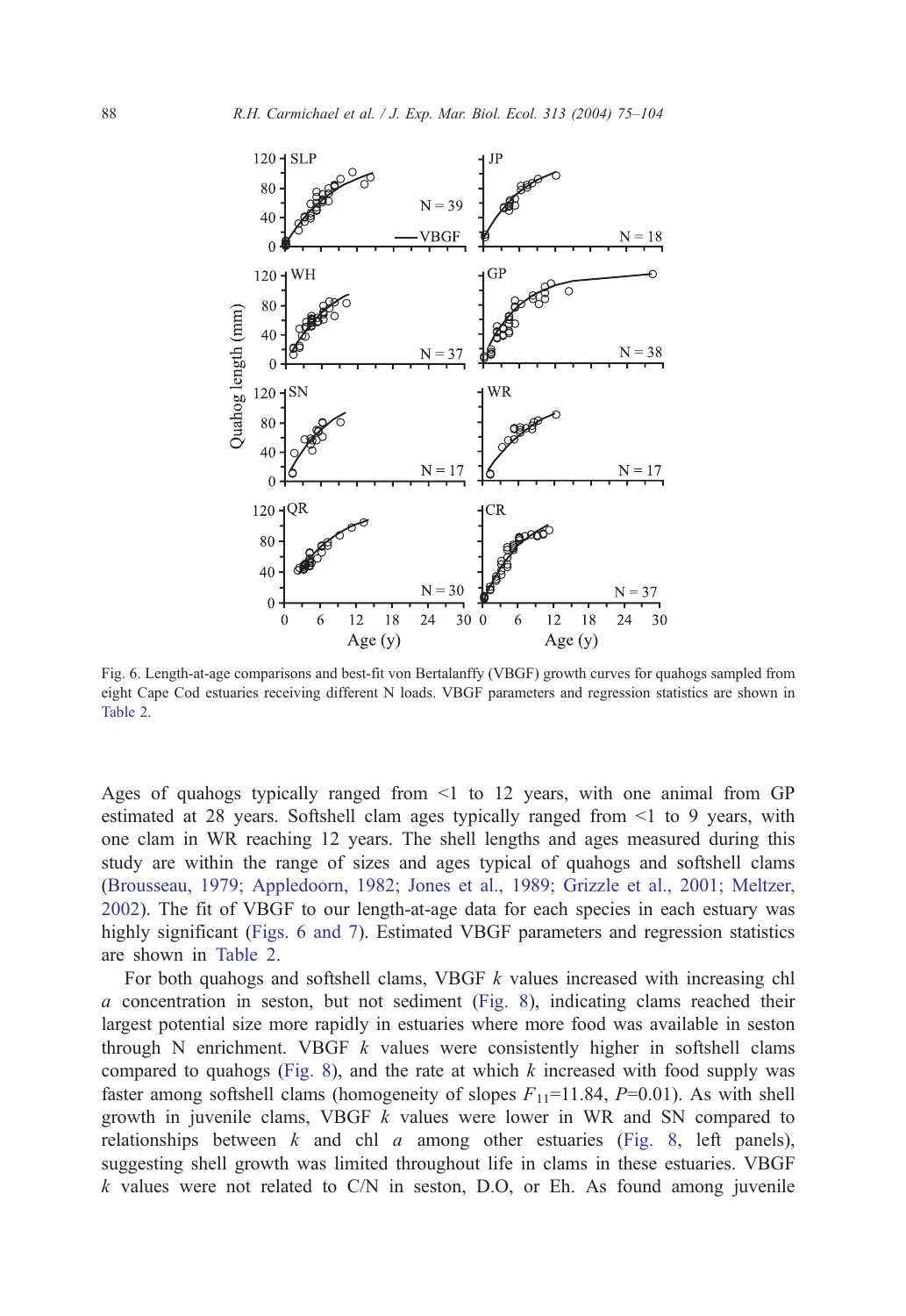

Fig. 7. Length-at-age comparisons and best-fit von Bertalanffy (VBGF) growth curves for softshell clams sampled from eight Cape Cod estuaries receiving different N loads. VBGF parameters and regression statistics are shown in [Table 2.](#page-15-0)

transplants, native clams responded primarily to the N enrichment-stimulated increase in phytoplankton biomass in seston.

Ratios of shell length to height, height to width, and length to width for quahogs and shell length to height for softshell clams were similar across estuaries ([Table 3\)](#page-17-0) and consistent with values previously reported in the literature ([Newell and Hidu,](#page-28-0) 1982; Stanley and Dewitt, 1985). Similar shell allometry across sites indicates that N enrichment did not affect any parameter of shell growth more than any other, and shell length was an appropriate measure of shell growth across estuaries.  $L/H$  in softshell clams was higher than in quahogs ([Table 3\)](#page-17-0), consistent with the oblong shape of softshell clams compared to quahogs. Since quahogs increase more equally in length and height than softshell clams, this difference in shell shape may, in part, explain why softshell clams maintained higher VBGF k values, approaching asymptotic length  $(L_{\infty})$ more rapidly than quahogs when shell growth was measured throughout life ([Fig. 8,](#page-16-0) left panels).

## 3.6. Soft tissue growth and composition among native clams

Soft tissue dry weight (DW) of quahogs and softshell clams increased significantly as shell length increased ([Fig. 9,](#page-18-0) top panels), indicating that soft tissue growth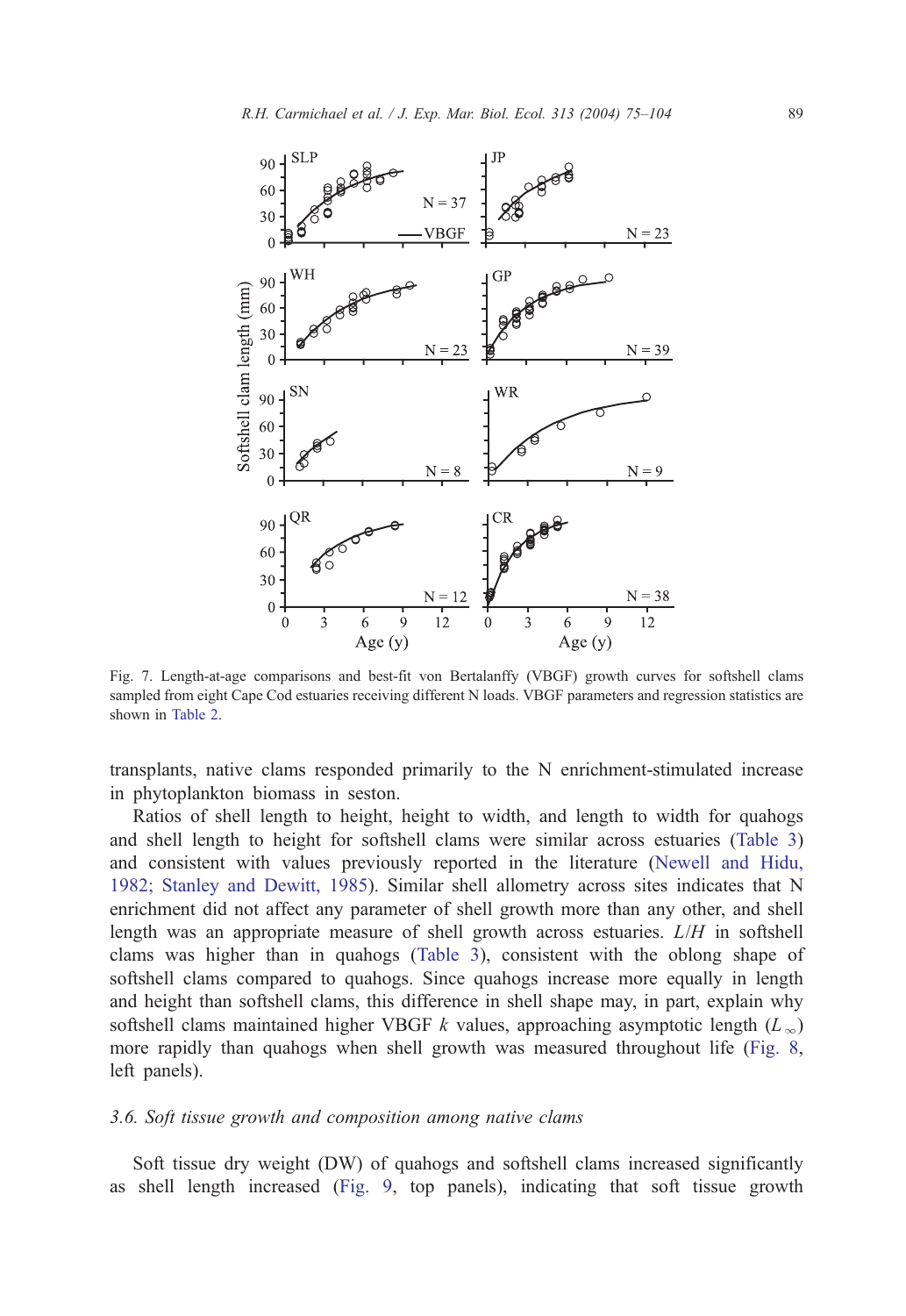<span id="page-15-0"></span>Table 2

Estimated growth coefficient  $(k)$ , theoretical time at which growth started  $(t_0)$ , and regression statistics for the von Bertalanffy growth model applied to length-at-age relationships ([Fig 6 and 7\)](#page-13-0) for quahogs and softshell clams in eight Cape Cod estuaries receiving different N loads

|                       | $\boldsymbol{k}$ | se   | $t_{o}$ | se   | $R^2$ | F      | $\overline{P}$ |
|-----------------------|------------------|------|---------|------|-------|--------|----------------|
| <i><b>Ouahogs</b></i> |                  |      |         |      |       |        |                |
| Sage Lot Pond         | 0.117            | 0.01 | $-0.20$ | 0.23 | 0.93  | 272.05 | < 0.001        |
| Jehu Pond             | 0.139            | 0.01 | $-0.07$ | 0.08 | 0.95  | 191.24 | < 0.001        |
| Wild Harbor           | 0.138            | 0.01 | $-0.02$ | 0.03 | 0.87  | 188.55 | < 0.001        |
| Green Pond            | 0.161            | 0.01 | $-0.40$ | 0.47 | 0.92  | 598.74 | < 0.001        |
| Snug Harbor           | 0.117            | 0.01 | $-0.01$ | 0.01 | 0.81  | 53.75  | < 0.001        |
| Weweantic River       | 0.135            | 0.01 | $-0.20$ | 0.23 | 0.92  | 120.24 | < 0.001        |
| <b>Ouashnet River</b> | 0.144            | 0.01 | $-0.10$ | 0.12 | 0.91  | 610.98 | < 0.001        |
| Childs River          | 0.153            | 0.01 | $-0.01$ | 0.01 | 0.95  | 365.94 | < 0.001        |
| Softshell clams       |                  |      |         |      |       |        |                |
| Sage Lot Pond         | 0.22             | 0.02 | $-0.01$ | 0.32 | 0.93  | 174.75 | < 0.001        |
| Jehu Pond             | 0.27             | 0.02 | $-0.20$ | 0.32 | 0.87  | 140.04 | < 0.001        |
| Wild Harbor           | 0.23             | 0.02 | 0.30    | 0.34 | 0.95  | 231.91 | < 0.001        |
| Green Pond            | 0.36             | 0.02 | $-0.21$ | 0.25 | 0.92  | 255.60 | < 0.001        |
| Snug Harbor           | 0.20             | 0.03 | $-0.13$ | 0.34 | 0.88  | 42.23  | < 0.001        |
| Weweantic River       | 0.21             | 0.02 | $-0.14$ | 0.46 | 0.97  | 156.76 | < 0.001        |
| <b>Ouashnet River</b> | 0.32             | 0.02 | $-0.01$ | 0.25 | 0.95  | 348.93 | < 0.001        |
| Childs River          | 0.47             | 0.03 | $-0.02$ | 0.02 | 0.96  | 284.83 | < 0.001        |

se=standard error.

accompanied shell growth in response to increased food supply. Regression statistics describing DW-to-length relationships are shown in [Table 4.](#page-19-0) %N in soft tissue of quahogs and softshell clams also increased with increasing  $N$  load ([Fig. 9,](#page-18-0) bottom panels), providing a direct link between land-derived N loads and soft tissue composition. Length to DW relationships and the range of %N in soft tissue of clams in this study are consistent with values reported for other Massachusetts water bodies ([Leavitt et al., 1990\)](#page-27-0).

Increased %N in soft tissue as N loads increased is consistent with greater food supply at higher N loads. Since bivalves may lose body protein during starvation ([Gabbott and](#page-26-0) Bayne, 1973; Laing, 1993), our results suggest clams were not food-limited and, in fact, were able to build body protein relative to other tissue components (carbohydrates and lipids). This finding is novel since most studies have assessed changes in biochemical composition of bivalve tissue relative to nutritive stress associated with starvation and reproduction ([Gabbott, 1983; Laing, 1993; Eversole, 2001\)](#page-26-0). In contrast, we found a biochemical change in clam tissue in response to relatively high concentrations of highquality food.

Increased %N in soft tissue of clams with increasing N load suggests quahogs and softshell clams consumed (and assimilated into soft tissues) a specific component in seston that also responded to increased N loads. The food accountable for the change in N composition of clam tissue must have comprised a relatively small portion of seston because %N in bulk seston was not significantly related to N load (data not shown). This finding is consistent with our shell growth data, which indicated clams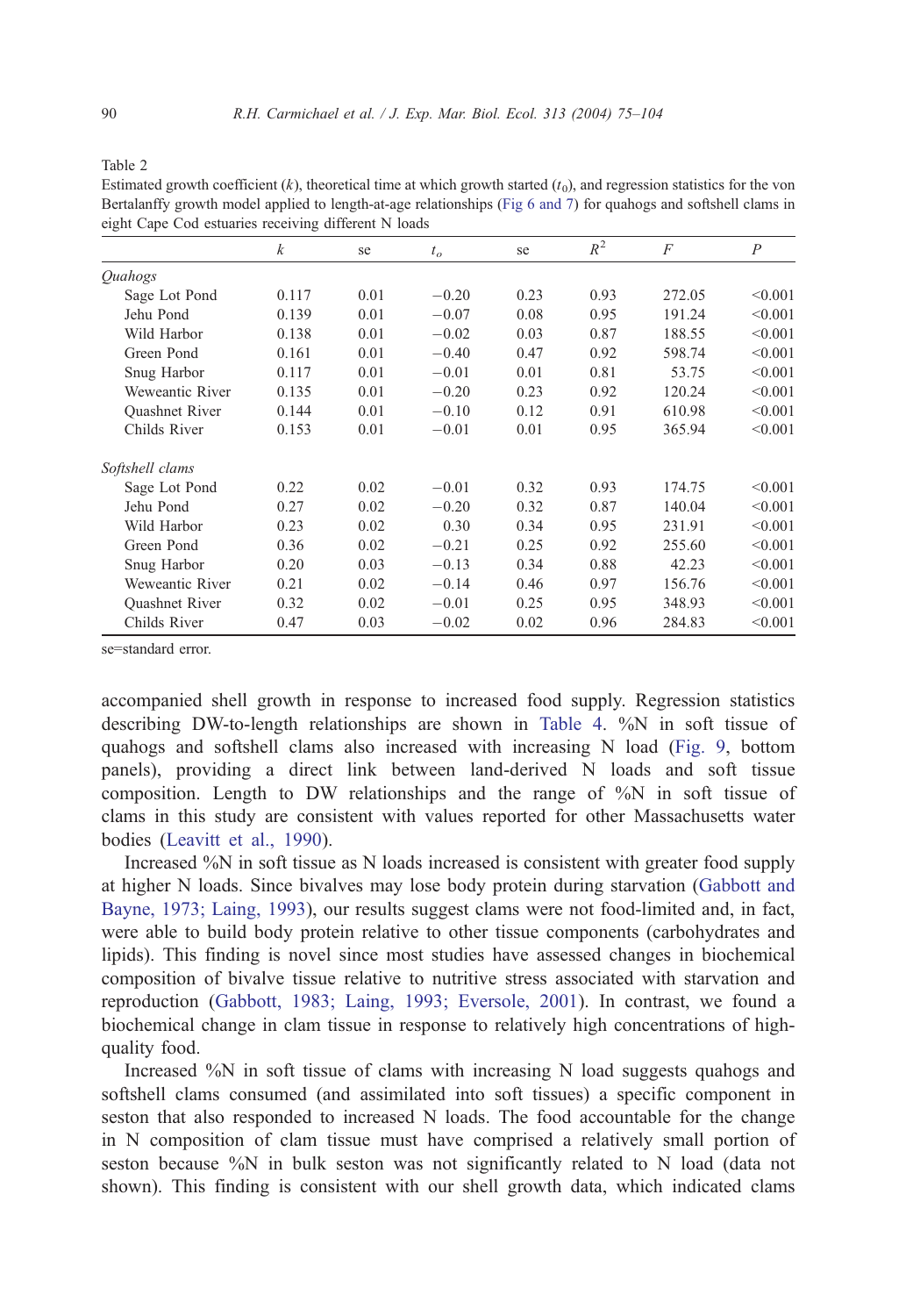<span id="page-16-0"></span>

Fig. 8. Mean von Bertalanffy (VBGF)  $k$  values ( $\pm$ standard error) for native quahogs (top panels) and softshell clams (bottom panels) compared to chl a concentrations in near-bottom seston (left panels) and surface sediment (right panels). SN=Snug Harbor and WR=Weweantic River, sites not included in regression analyses [type II regression yielded best-fit lines: quahogs:  $y=0.002 \ln(x)+0.10$ ,  $R^2=0.66$ ,  $F_5=7.84$ ,  $P=0.048$ ; softshell clams:  $y=0.01 \ln(x)+0.06$ ,  $R^2=0.81$ ,  $F_6=16.91$ ,  $P=0.01$ .

responded specifically to the microalgal portion of bulk seston rather than total SPM or POM, and showed an increase in percentage of organic content in shell with increased N loads ([Carmichael, 2004,](#page-25-0) Appendix D). There is substantial evidence that clams and other bivalves assimilate specific particles from bulk seston and sediment ([Canuel et](#page-25-0) al., 1995; Riera et al., 1999; Davenport and Bax, 2002; Lorrain et al., 2002; Kang et al., 2003; Carmichael, 2004), and our data suggest clams consumed those particles most affected by N enrichment.

# 3.7. Food quantity vs. food quality

Although soft tissue growth, shell growth, and VBGF  $k$  values responded to eutrophic-driven changes in seston quantity (chl a concentration), growth was not directly related to changes in seston quality in terms of C/N across estuaries. There are several possible explanations for this finding. First, relationships between C/N and N load varied considerably across estuaries and between years ([Fig. 3\)](#page-9-0), reducing the chance of a significant relationship between growth and C/N in seston. Second, C/N ratios in seston and sediment in every estuary were less than 17:1, the ratio needed to sustain growth (cf. [Fig. 3\)](#page-9-0) ([Russell-Hunter, 1970\)](#page-28-0), suggesting food quality was sufficiently high in all estuaries. Third, C/N may not be a universally appropriate measure of food quality among bivalves ([Hatcher, 1994\)](#page-26-0). Growth in oysters, for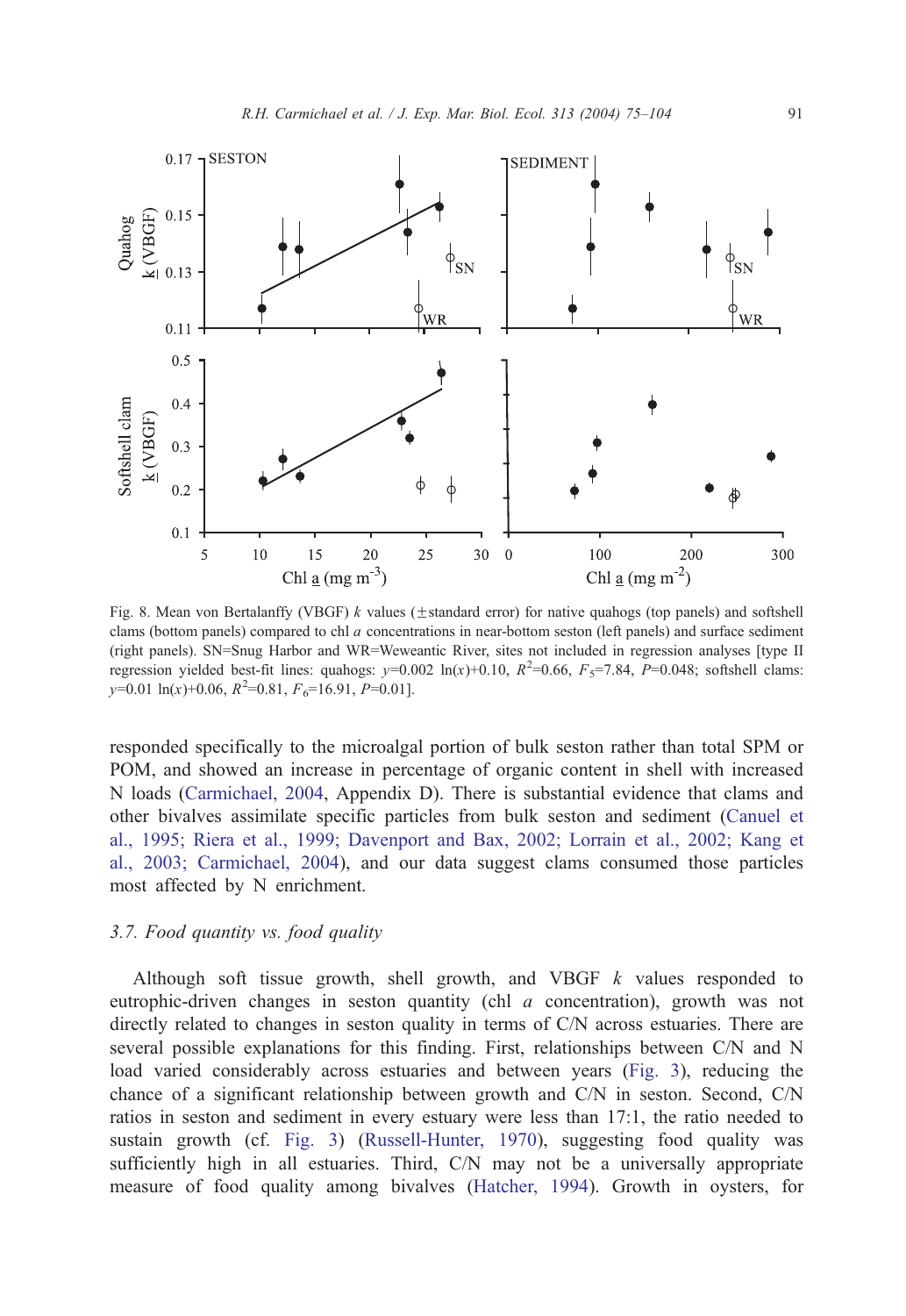<span id="page-17-0"></span>Table 3

| Estuary               | N   | Shell morphometry |     |     |  |  |
|-----------------------|-----|-------------------|-----|-----|--|--|
|                       |     | L/H               | H/W | L/W |  |  |
| <i><b>Quahogs</b></i> |     |                   |     |     |  |  |
| Sage Lot Pond         | 105 | 1.2               | 1.6 | 1.9 |  |  |
| Jehu Pond             | 18  | 1.3               | 1.5 | 1.9 |  |  |
| Wild Harbor           | 37  | 1.2               | 1.5 | 1.9 |  |  |
| Green Pond            | 108 | 1.3               | 1.5 | 1.9 |  |  |
| Snug Harbor           | 17  | 1.3               | 1.5 | 1.9 |  |  |
| Weweantic River       | 17  | 1.3               | 1.5 | 1.9 |  |  |
| <b>Ouashnet River</b> | 31  | 1.2               | 1.5 | 1.9 |  |  |
| Childs River          | 105 | 1.3               | 1.6 | 2.0 |  |  |
| Softshell clams       |     |                   |     |     |  |  |
| Sage Lot Pond         | 39  | 1.6               |     |     |  |  |
| Jehu Pond             | 29  | 1.6               |     |     |  |  |
| Wild Harbor           | 32  | 1.6               |     |     |  |  |
| Green Pond            | 238 | 1.7               |     |     |  |  |
| Snug Harbor           | 8   | 1.6               |     |     |  |  |
| Weweantic River       | 9   | 1.6               |     |     |  |  |
| Quashnet River        | 17  | 1.7               |     |     |  |  |
| Childs River          | 127 | 1.6               |     |     |  |  |

Ratio of shell length (L) to height (H), height to width (W), and length to width for native quahogs and softshell clams measured during this study

N=number of clams sampled. L=longest length, H=distance from umbo to outer margin, W=thickness across the hinge.

example, may be stimulated by high C/N diets ([Flaak and Eppifano, 1978\)](#page-26-0). Whatever the reason, our data suggest differences in food quantity rather than quality primarily determined growth rates of clams across estuaries.

### 3.8. Growth limitation in SN and WR

To discern what factors may have limited growth rates and VBGF  $k$  values among quahogs and softshell clams in WR and SN, we compared the features of food supply and habitat in these estuaries with variables defined in the literature as potentially limiting to feeding rates (measured as pumping, clearance, or ingestion rates). Among these variables, only two were consistent with conditions in estuaries sampled during our study; high food concentrations and increased exposure to low salinity.

Most of the chl a concentrations measured in this study were equivalent to phytoplankton carbon (ph C) concentrations within or above the range (600–700 mg  $\rm C~m^{-3}$ ) at which feeding rates of clams reportedly slow ([Fig. 10,](#page-19-0) gray shaded area; [Tenore and Dunstan, 1973; Malouf and Bricelj, 1989\)](#page-29-0). Most studies regarding effects of seston composition on feeding rates have been conducted in the laboratory or with cultured algae ([Malouf and Bricelj, 1989; Grizzle et al., 2001\)](#page-27-0). Hence, to compare our chl  $a$  data to these other studies, we converted chl  $a$  concentration measured in each estuary to ph C, assuming a ph C/chl *a* ratio of 50:1 ([Eppley, 1972; Valiela,](#page-25-0) 1995).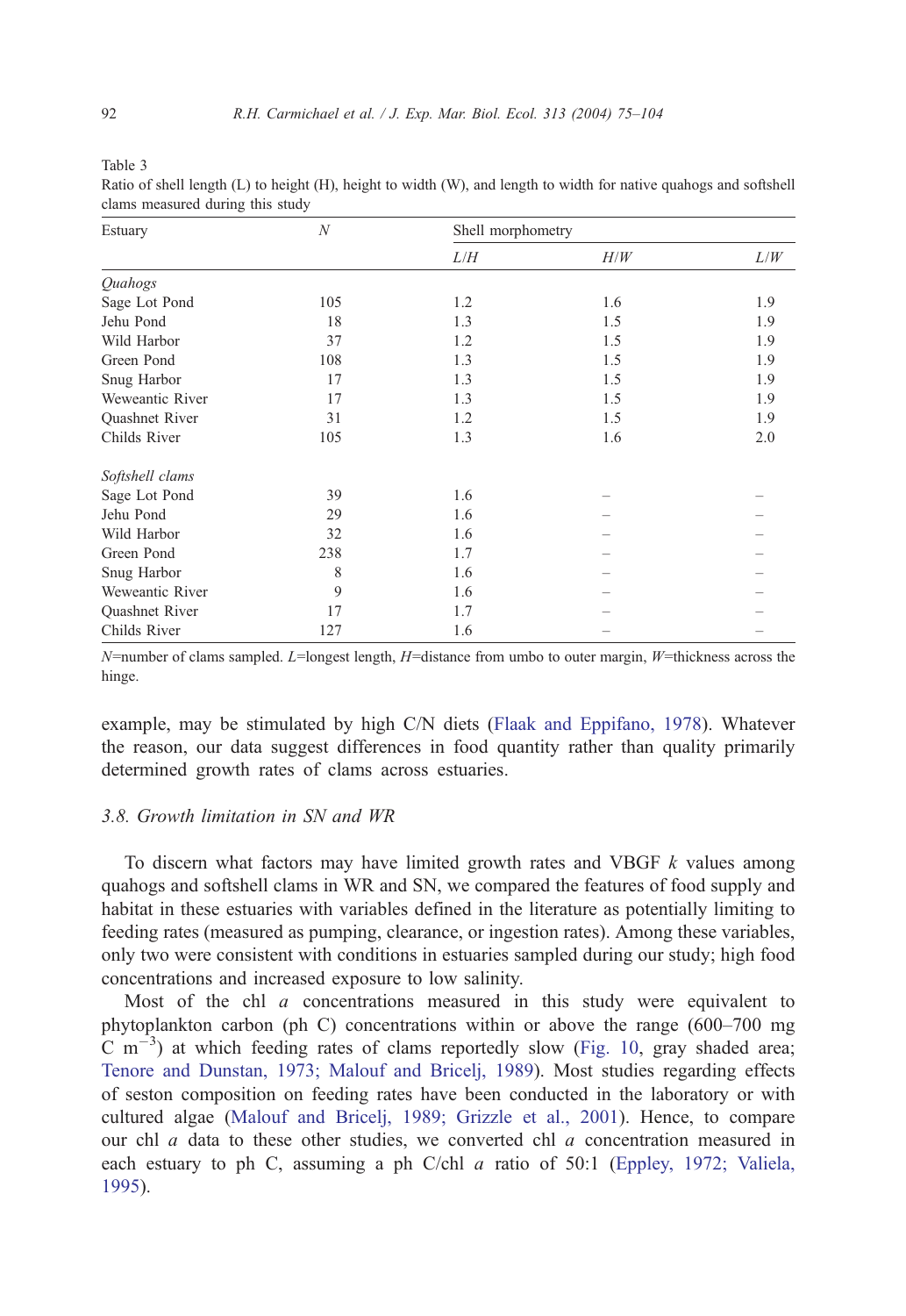<span id="page-18-0"></span>

Fig. 9. Dry weight (DW) of soft tissue compared to shell length (top panels) and %N in soft tissue compared to N loading rate (bottom panels) to eight Cape Cod estuaries for quahogs (left panels) and softshell clams (right panels) [%N: quahogs:  $y=0.56 \ln(x)+6.31$ ,  $R^2=0.61$ ,  $F_7=9.31$ ,  $P=0.02$ ; softshell clams:  $y=0.86 \ln(x)+6.59$ ,  $R^2$ =0.69,  $F_7$ =13.13, P=0.01]. Regression statistics for soft tissue DW to length comparisons are provided in [Table 5.](#page-20-0)

The high concentrations of seston or ph C found among our estuaries, however, did not likely account for lower growth rates in SN and WR. Quahogs and softshell clams in this study fed and grew at ph C concentrations well above the range suggested to slow feeding rates ([Fig. 10\)](#page-19-0). Juvenile transplants attained maximum shell growth rates at 1100 mg ph C m<sup>-3</sup> ([Fig. 10,](#page-19-0) gray arrow, Juveniles) and native clams had maximum k values at 1300 mg ph C m<sup>-3</sup> ([Fig. 10,](#page-19-0) gray arrow, VBGF). In fact, maximum shell growth rates and VBGF  $k$  values of clams measured in this study were among the highest measured anywhere ([Table 5\)](#page-20-0), indicating that high ph C in N enriched estuaries either did not slow feeding rates of clams or did not slow feeding rates enough to counter the effects of increased food supply.

Several other caveats corroborate the conclusion that high seston concentrations did not limit growth in SN and WR. First, total SPM and POM concentrations were not particularly high in any of the estuaries we sampled compared to values reported in other studies ([Essink and Bos, 1985; Grizzle et al., 1992\)](#page-25-0). Second, SPM, POM, and chl a concentrations were not significantly higher in SN and WR compared to other estuaries in which shell growth increased ([Table 1;](#page-5-0) [Figs. 5 and 8\)](#page-12-0). For example, chl a in 2001 did not differ among SN, WR, and CR (ANOVA:  $F_{2,44}$ =0.33, P=0.72), but k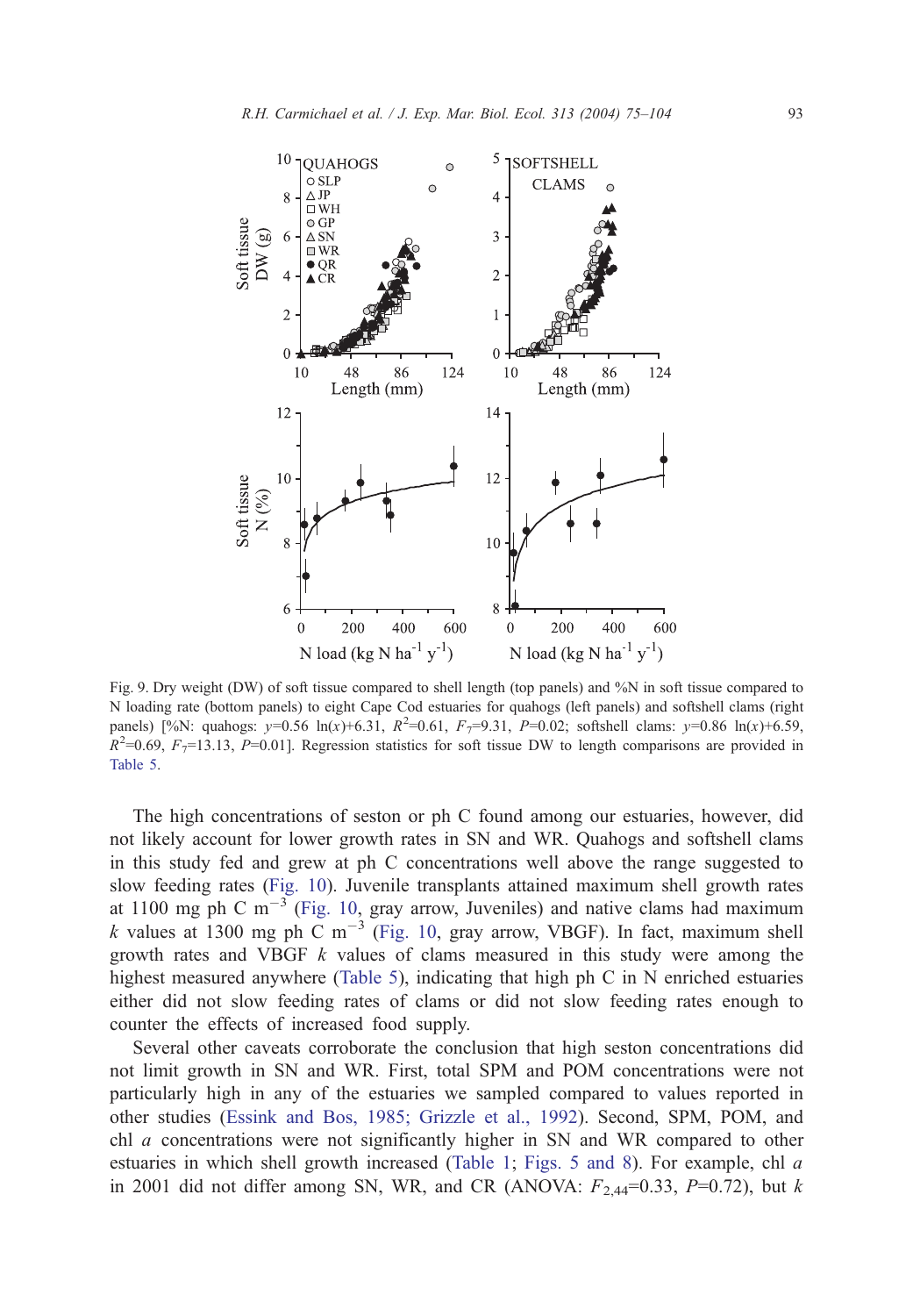<span id="page-19-0"></span>Table 4

Equations and regression statistics for relationships between clam tissue dry weight (DW) and shell length, shown in [Fig. 9,](#page-18-0) for native quahogs and softshell clams from Cape Cod estuaries

| ັ<br>Estuary          | $\mathcal{Y}$   | $R^2$ | F       | $\boldsymbol{P}$ |
|-----------------------|-----------------|-------|---------|------------------|
| Softshell clams       |                 |       |         |                  |
| Sage Lot Pond         | 0.002e0.11x     | 0.90  | 28.36   | 0.01             |
| Jehu Pond             | 0.002e0.13x     | 0.96  | 251.24  | < 0.001          |
| Wild Harbor           | 0.016e0.06x     | 0.92  | 192.73  | < 0.001          |
| Green Pond            | 0.116e0.04x     | 0.96  | 549.41  | < 0.001          |
| Snug Harbor           | 0.006e0.10x     | 0.84  | 20.81   | 0.01             |
| Weweantic River       | 0.026e0.06x     | 0.99  | 317.74  | < 0.001          |
| Quashnet River        | 0.010e0.06x     | 0.93  | 25.24   | 0.04             |
| Childs River          | 0.049e0.05x     | 0.83  | 216.29  | < 0.001          |
| <i><b>Ouahogs</b></i> |                 |       |         |                  |
| Sage Lot Pond         | 0.03e0.06x      | 0.97  | 1032.56 | < 0.001          |
| Jehu Pond             | 0.05e0.05x      | 0.98  | 352.21  | < 0.001          |
| Wild Harbor           | 0.02e0.07x      | 0.84  | 148.59  | < 0.001          |
| Green Pond            | $0.11e^{0.04x}$ | 0.94  | 466.06  | < 0.001          |
| Snug Harbor           | 0.03e0.06x      | 0.90  | 66.12   | < 0.001          |
| Weweantic River       | 0.04e0.05x      | 0.95  | 164.82  | < 0.001          |
| Quashnet River        | 0.07e0.05x      | 0.89  | 184.14  | < 0.001          |
| Childs River          | 0.07e0.05x      | 0.95  | 532.33  | < 0.001          |

values in CR were not depressed like those in SN and WR ([Fig. 8,](#page-16-0) left panels). Overall, these data indicate that high concentrations of seston did not account for the relatively depressed growth among clams in SN and WR.

Low mean salinity, on the other hand, may have limited growth in SN and WR since salinity varied among estuaries ([Table 1\)](#page-5-0) and dropped below  $20\%$  more



Fig. 10. Estimated phytoplankton C (Ph C) compared to chl a in Cape Cod Estuaries in 2000 and 2001. Gray Shaded area shows the range of ph C values at which clam feeding rates slowed during laboratory studies ([Tenore](#page-29-0) and Dunstan, 1973; Malouf and Bricelj, 1989). Gray arrows show data points associated with maximum growth rates in juvenile transplants (Juveniles) and maximum k (VBGF) values among Native clams (Native). Error bars show standard error (se) propagated from se of chl a concentrations.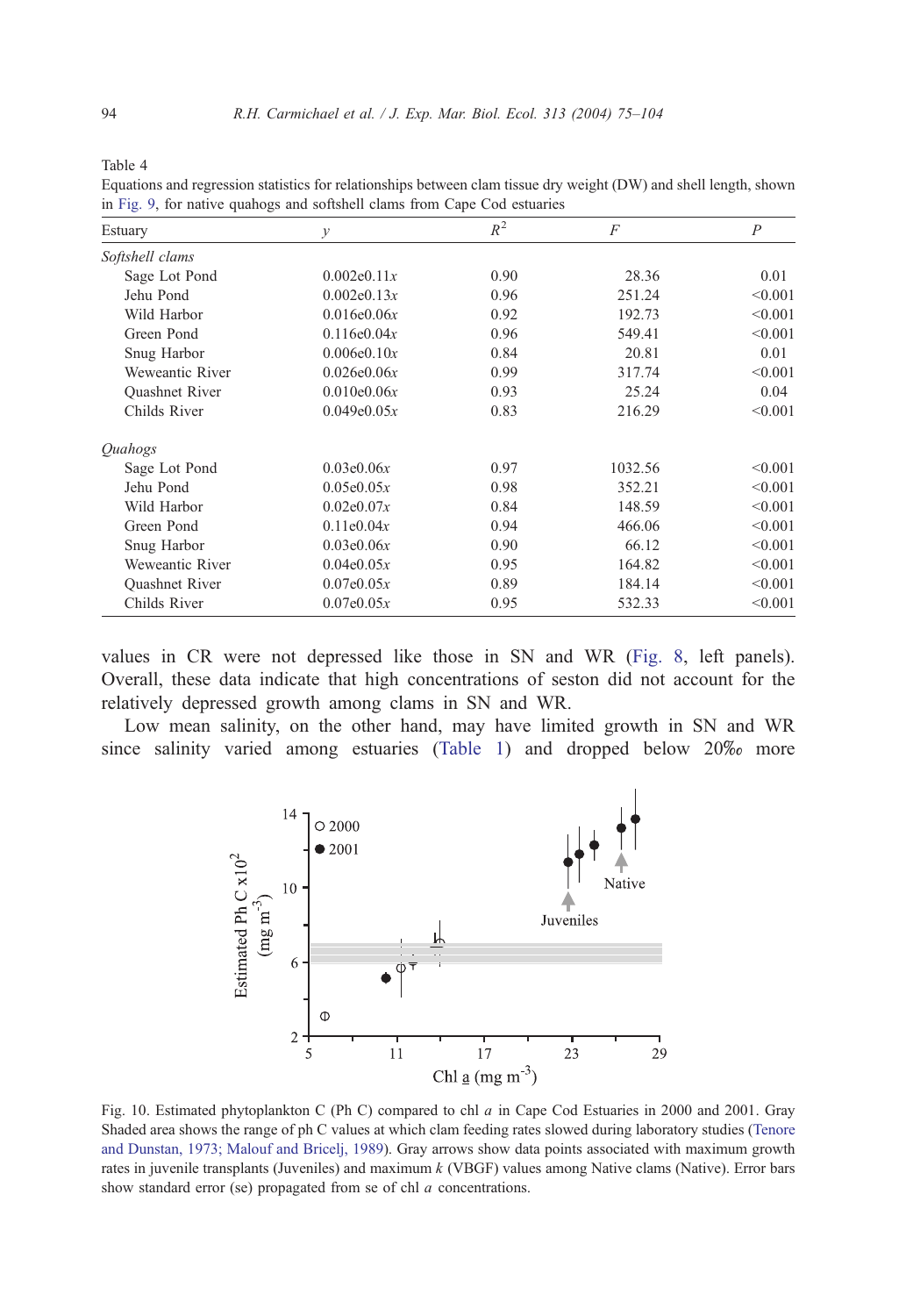<span id="page-20-0"></span>Table 5

Species Maximum Location Source growth rate  $\text{(mm) wk}^{-1}$ k (VBGF) Quahogs 0.45 SC Eldridge et al. (1979)<sup>a</sup> 0.48 SC Hadley and Manzi (1984)<sup>a</sup> 0.54 Lab Grizzle et al. (1992) 0.54 NY Bricel (unpublished)<sup>a</sup> 0.57 Canada Gionet (unpublished)<sup>a</sup> [0.62](#page-26-0) NY Flagg and Malouf (1983)<sup>a</sup> 0.63 Lab Bricelj et al. (1984) [0](#page-25-0).65 MA Chalfoun et al. (1994) [0.73](#page-26-0) NJ Grizzle and Morin (1989) 0.84 **FL** Menzel (1963)<sup>a</sup> 0.96 NY Bricel and Borrero (unpublished)<sup>a</sup> 1.05 NY Applemans (1989)<sup>a</sup> [1.08](#page-29-0) GA Walker and Tenore (1984)<sup>a</sup> 1.37 MA This study 1.45 MA Weiss et al. (2002) 0.10 RI Rice et al. (1989) 0.16 MA This study 0.25 RI Appleyard and DeAlteris (2001) [Softshell](#page-25-0)[clams](#page-25-0)  $0.79$  MA Brousseau (1979) 1.03 MA Weiss et al. (2002) [1](#page-25-0).40 MA Chalfoun et al. (1994) 1.50 MA Matthiessen (1960) [1](#page-25-0).64 Netherlands Essink and Bos (1985) [1.8](#page-28-0)0 ME Newell and Hidu (1982) 1.82 MA This study 0.06 Lab Emerson (1990) 0.11 Canada Newcombe  $(1935)^b$ 0.17 ME Spear and Glude  $(1957)^b$ 0.29 Denmark Munch-Peterson (1973)<sup>b</sup> 0.30 Various Appledoorn (1982)<sup>c</sup> 0.39 MA Brousseau (1979) 0.47 MA This study  $0.48$  MA Belding  $(1912)^{b}$ 

| Maximum reported growth rates and VBGF $k$ values for quahogs and softshell clams in this study and others |  |  |  |  |  |
|------------------------------------------------------------------------------------------------------------|--|--|--|--|--|
|------------------------------------------------------------------------------------------------------------|--|--|--|--|--|

<sup>a</sup> In [Grizzle et al., 2001.](#page-26-0)<br><sup>b</sup> In [Brousseau \(1979\),](#page-25-0) converted from mm day<sup>-1</sup> to mm year<sup>-1</sup>.

. <sup>c</sup> Maximum growth among 20 sites along the Atlantic coast in MA, MD, ME, NJ, RI, and Canada.

0.57 WA Swan  $(1952)^{b}$ 1.48 ME Meltzer (2002)

frequently in SN and WR than in other estuaries ([Fig. 11\)](#page-21-0). Assuming the frequency of sampling days is a proxy for exposure time to different salinities, clams in SN and WR were likely exposed to salinity  $\langle 20\% \rangle$  for 36% and 71% of the time of this study, respectively ([Fig. 11\)](#page-21-0). Lower pumping rates and reduced shell growth have been found among clams at salinity  $\leq 20\%$  ([Matthiessen, 1960; Hamwi and Haskin, 1969; Loesch](#page-27-0) and Haven, 1973; Walker and Tenore, 1984; Arnold et al., 1996). In fact, growth rates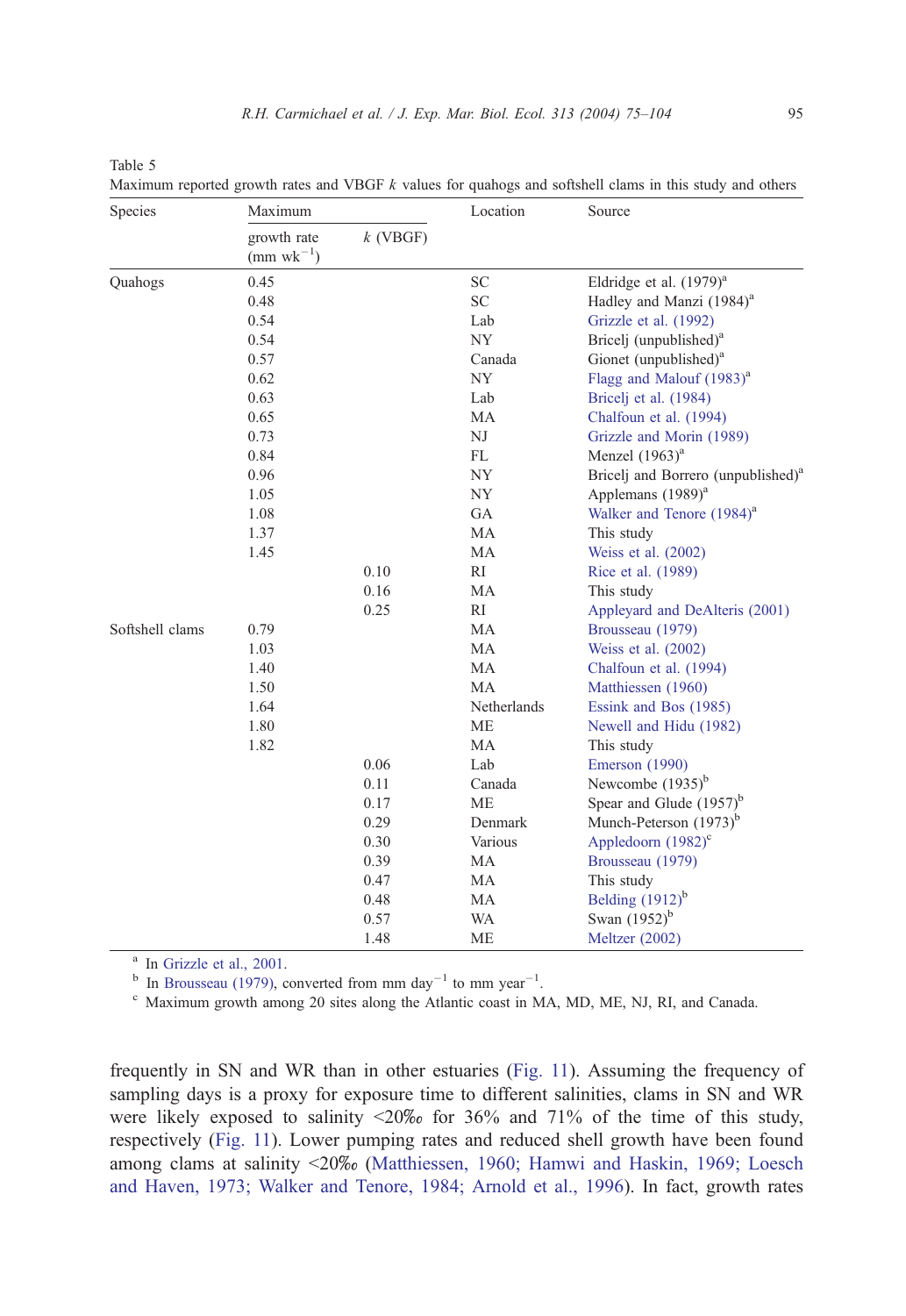<span id="page-21-0"></span>

Fig. 11. Frequency distribution of sampling days when salinity in each estuary was  $\leq 20\%$ , 21–30\%, and  $>30\%$ . Numbers in white columns show approximate percentage of time clams were exposed to salinity <20%, given the frequency of sampling days at that salinity.

among softshell clams in SN and WR  $(1.2-1.5 \text{ mm week}^{-1}, \text{ Fig. 5})$  were nearly identical to growth rates previously measured for softshell clams  $(1.4 \text{ mm week}^{-1})$ experiencing reduced pumping rates at low salinity (16%o) in other Cape Cod waters ([Matthiessen, 1960\)](#page-27-0). It seems likely, therefore, that exposure to lower salinity rather than excess food supply in SN and WR reduced pumping rates and limited shell growth in these estuaries.

It is important to note that even at the relatively lower salinities in SN and WR, shell growth of juvenile transplants in these higher N loaded estuaries was still often higher than shell growth in lower N load estuaries ([Fig. 5,](#page-12-0) left panels), with lower concentrations of food. This fact is particularly noticeable among juvenile softshell clams ([Fig. 5,](#page-12-0) bottom left), perhaps because softshell clams better tolerate lower salinity than quahogs ([Matthiessen, 1960; Stanley and Dewitt, 1985; Abraham and](#page-27-0) Dillon, 1986). Among native clams in SN and WR however, most VBGF  $k$  values were as low as k values in estuaries with lower chl  $a$  concentrations ([Fig. 8,](#page-16-0) left panels), indicating the growth-limiting effects of low salinity were at least maintained and may have been magnified during the life span of clams in these estuaries. These comparisons suggest that food supply was the primary factor stimulating growth of clams in N enriched estuaries, but exposure to low salinity mediated the magnitude of growth. Similarly, [Marsden \(2004\)](#page-27-0) found the combination of food quantity and salinity affected growth and condition of transplanted and natural populations of the New Zealand little-neck clam, Austrovenus stutchburyi, with lab studies indicating reduced food quantity had a greater effect on soft tissue mass than low salinity.

## 3.9. Survival

Percent survival of transplanted juvenile quahogs and softshell clams ranged from 0–100% across the 2 years of this study ([Table 1\)](#page-5-0). This broad range is consistent with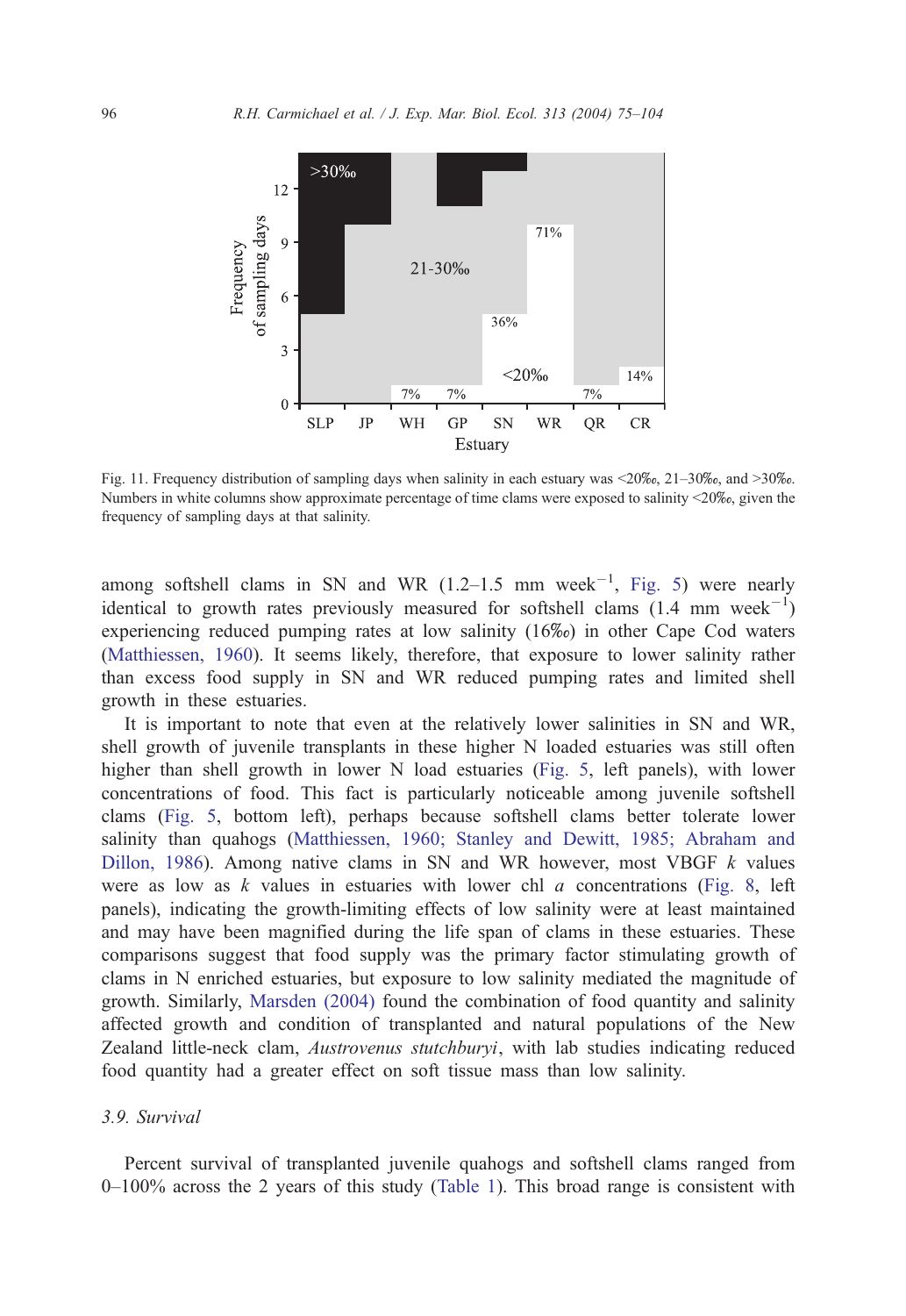variation in % survival previously reported for transplanted clams ([Hibbert, 1977;](#page-26-0) Brousseau, 1978; Flagg and Malouf, 1983; Fernandez et al., 1999). In 2000, on average, % survival was higher than in 2001 ([Table 1\)](#page-5-0) and did not differ between species (paired, two-tailed *t*-test:  $t=3.83$ ,  $P=0.06$ ,  $df=2$ ). In 2001, survival was 29% higher among quahogs than softshell clams (paired, two-tailed t-test:  $t=2.97$ ,  $P=0.02$ ,  $d\neq$ 7), and neither species transplanted into OR or CR survived.

Relatively low oxygen concentrations at the sediment–water interface may have accounted for the differences in survival we found among estuaries and between species. First, most of the estuaries in which survival was  $\leq 50\%$  had estimated D.O. concentrations  $4$  mg l<sup>-1</sup> at dawn ([Fig. 4,](#page-11-0) bottom and [Table 1\)](#page-5-0). Such low D.O. concentrations are associated with reduced survival of benthic species ([NRC, 2000; Borsuk et al., 2002;](#page-28-0) Breitburg, 2002; Gray et al., 2002). Although quahogs and softshell clams are relatively tolerant of hypoxia ([Stanley and Dewitt, 1985; Abraham and Dillon, 1986; Gray et al.,](#page-29-0) 2002), low oxygen conditions related to N enrichment have been associated with reduced survival of clams and other bivalves ([Craig, 1994; Thiel et al., 1998\)](#page-25-0). Second, ephemeral hypoxic events likely would not have been captured by our sampling regime, but can cause substantial mortality. Even rapid, short-term changes in D.O. concentrations have resulted in high mortality of finfish, crabs, and other benthic species ([Breitburg, 1992,](#page-24-0) 2002; Gray et al., 2002). Third, % survival was not related to any of the other food supply or habitat variables that we measured ([Table 1\)](#page-5-0).

The combination of higher food supply and lower D.O. concentrations associated with eutrophication are consistent with the overall increase in clam growth but lower survival we found among juveniles in 2001. Chl  $a$  concentrations were higher in 2001 than 2000 ([Fig. 2\)](#page-8-0), indicating that not only was food supply higher, but low oxygen conditions were more likely to occur since hypoxia is more common in more highly N loaded estuaries where production is high ([D'Avanzo and Kremer, 1994; D'Avanzo et](#page-25-0) al., 1996). If low oxygen conditions in N-enriched estuaries are more extreme or sustained in some years than in others, these conditions could preferentially reduce abundance of young clams, which may be more sensitive to hypoxia ([Stanley and](#page-29-0) Dewitt, 1985; Abraham and Dillon, 1986), but allow larger clams to survive and continue to grow rapidly. Accordingly, [Craig \(1994\)](#page-25-0) reported fewer but larger sized Nucula annulata in nutrient enriched areas and attributed these findings to reduced recruitment and survival due to hypoxia. Although we cannot be certain that low oxygen concentrations were responsible for the differences in % survival we observed because low D.O. conditions were not sustained in the estuaries we sampled, hypoxia at the sediment–water interface seems the most likely explanation.

#### 4. Conclusions

Despite the many potential sources of variation in environmental conditions among different coastal estuaries, we found remarkably consistent positive relationships between increased land-derived N loads and microalgal biomass. These relationships, in turn, were associated with increased secondary production in terms of shell and soft tissue growth in quahogs and softshell clams and resulted in growth rates among the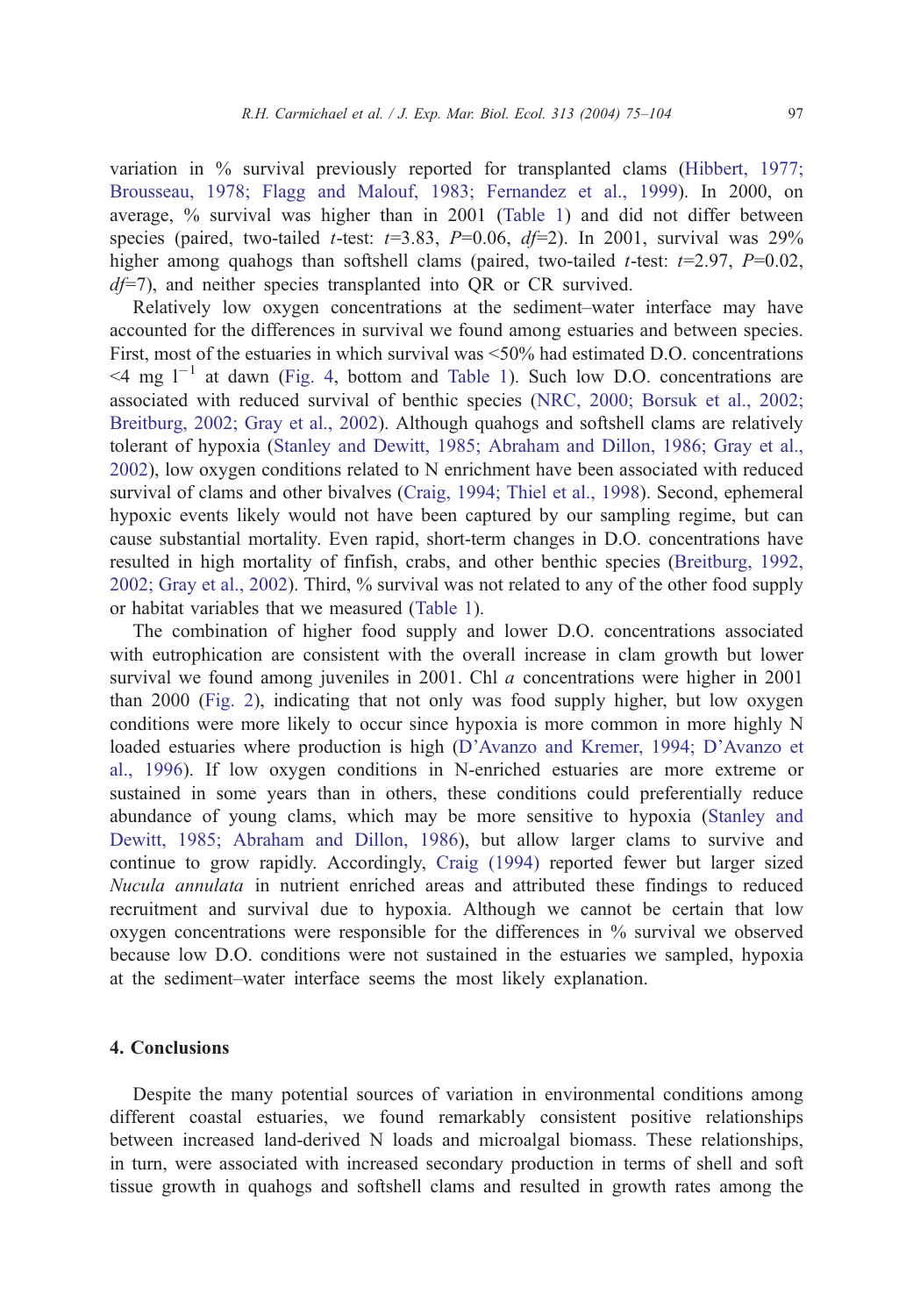highest reported anywhere. Exposure to salinity  $\langle 20\%$  was the only environmental factor found to moderate the growth-enhancing effects of increased food supply stimulated by N enrichment, and the effects of low salinity did not completely eliminate growth enhancement of juvenile clams at the highest food concentrations.

Clams measured in this study responded primarily to the quantity of microalgae stimulated by N enrichment. Although juvenile shell growth rates and VBGF  $k$  values were primarily related to seston rather than sediment chl  $a$ , increased growth may have been stimulated by either phytoplankton or benthic microalgae, since benthic microalgae may be resuspended in seston ([Baillie and Welsh, 1980\)](#page-24-0). In fact, [Kang et al. \(2003\)](#page-27-0) found primary consumers in the water column may feed on equal portions of phytoplankton and resuspended benthic microalgae. Most importantly, since clam growth was not related to total SPM, POM, or C/N in seston, our data suggest microalgal concentration was more important to growth than the quantity or quality of the bulk of available particles in seston.

Low oxygen concentrations at the sediment–water interface may have reduced survival of clams, but reduced survival and N enrichment could not be directly linked in this study. Since increased primary production driven by N enrichment is welldocumented to reduce oxygen concentrations in near-bottom waters ([Paerl et al., 1998;](#page-28-0) Cloern, 2001; Breitburg, 2002; Gray et al., 2002), this indirect effect of increased N loading could potentially counter the otherwise seemingly positive effects of N enrichment on quahogs and softshell clams.

Although the major effect of N enrichment on clams in this study was to increase growth, it is possible that negative effects of eutrophication may be realized at higher N loads than those found in the estuaries we studied. [Josefson and Rasmussen \(2000\)](#page-27-0) found benthic biomass composed primarily of bivalves was depressed at N loading rates much higher than found among Cape Cod estuaries. They could not, however, find a causal link such as low oxygen concentrations to relate depressed biomass to N enrichment. Reduced growth and eventual mortality has been reported among quahogs directly exposed to ammonium and nitrate ([Epifanio and Srna, 1975\)](#page-25-0), but such studies are rare and the concentrations required to affect these responses (880 mg NH $_4^+$  1<sup>-1</sup> and 2415 mg  $NO_3^-$ ) were much higher than currently found in the natural environment, even in highly N-enriched estuaries ([Nixon et al., 2001; Josefson and](#page-28-0) Rasmussen, 2000). Since the Cape Cod estuaries we studied represent the range of N loads to most coastal estuaries ([Nixon et al., 2001\)](#page-28-0), our results are biologically relevant to assessing ecology and stock management of these commercially important coastal species.

This study and others emphasize that N is an important resource in food webs of coastal estuaries, potentially enhancing primary and secondary production ([Reitan et al.,](#page-28-0) 1999; Tober et al., 2000; Evgenidou and Valiela, 2002; Nixon and Buckley, 2002; Shriver et al., 2002; Weiss et al., 2002). Both positive and negative affects of N loading, however, are important to evaluating management strategies for commercial and recreational fisheries, determining sites for aquaculture, assessing trophic interactions, or determining the ecological importance of an estuary to bivalves and other estuarine species, which may show different responses to N enrichment ([Valiela et](#page-29-0) al., 1992; Tober et al., 2000; Evgenidou and Valiela, 2002; Gray et al., 2002; Shriver et al., 2002).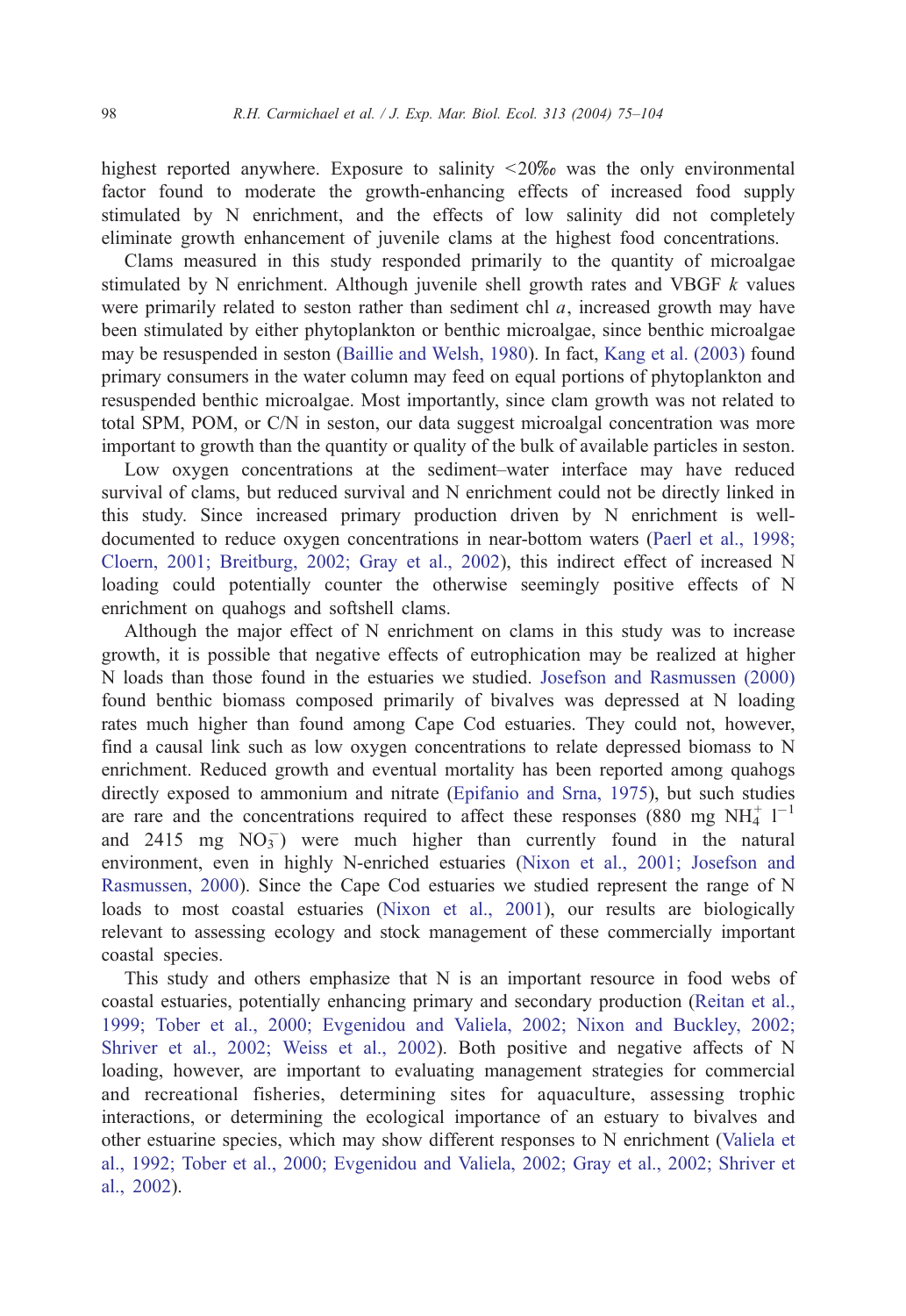#### <span id="page-24-0"></span>Acknowledgments

This work was supported by grants from the Woods Hole Oceanographic Institution Sea Grant-NOAA National Sea Grant College Program (No. NA86RG0075, Project No. R/M-51-PD), the Palmer-McLeod Fellowship Program at Boston University to R.H.C, and the Humes Alumni Award at the Boston University Marine Program to R.H.C. We also thank the Waquoit Bay National Estuarine Research Reserve, Massachusetts Division of Marine Fisheries, and the towns of Falmouth, Mashpee, and Wareham, Massachusetts, for allowing access to study sites, Paul Montague for sharing equipment and supplies, and Rachel Allen, Steven Oliver, Gabby Tomasky, and Erica T. Weiss for field and laboratory assistance. [SS]

# References

- Abraham, B., Dillon, P., 1986. Species profiles: life histories and environmental requirements of coastal fishes and invertebrates (Mid-Atlantic)-Softshell Clam. U.S. Fish Wildl. Serv. Biol. Rep. 86, 1 – 18.
- Ansell, A.D., 1968. The rate of growth of the hard clam Mercenaria mercenaria (L.) throughout the geographical range. J. Cons.-Cons. Perm. Int. Explor. Mer 31, 364 – 409.
- Appledoorn, R., 1982. Variation in the growth of *Mya arenaria* and its relation to the environment analyzed through principal component analysis and the  $W$  parameter of the von Bertalanffy equation. U.S. Natl. Mar. Fish. Serv. Fish. Bull. 81, 75 – 84.
- Appleyard, C.L., DeAlteris, J.T., 2001. Modeling growth of the northern quahog, Mercenaria mercenaria. J. Shellfish Res. 20, 1117 – 1125.
- Arnold, W.S., Bert, T., Marelli, D., Cruz-Lopez, H., Gill, P., 1996. Genotype-specific growth of hard clams (genus *Mercenaria*) in a hybrid zone: variation among habitats. Mar. Biol. 125, 129–139.
- Bacon, G.S., MacDonald, B., Ward, J., 1998. Physiological responses of infaunal (Mya arenaria) and epifaunal (Placopecten magellanicus) bivalves to variations in the concentration and quality of suspended particles—I. Feeding activity and selection. J. Exp. Mar. Biol. Ecol. 219, 105-125.
- Baillie, P.W., Welsh, B.L., 1980. The effect of tidal resuspension on the distribution of intertidal epipelic algae in an estuary. Estuar. Coast. Mar. Sci. 10, 165 – 180.
- Baker, S., Hornbach, D., 1999. Physiological status and biochemical composition of a natural population of unionid mussels (Amblema plicata) infested by zebra mussels (Dreissena polymorpha). Am. Midl. Nat. 143,  $443 - 452$ .
- Bayne, B.L., Newell, R., 1983. Physiological energetics of marine molluscs. In: Wilbur, K.M. (Ed.), The Mollusca, Physiology, Part I vol. 4. Academic Press, pp. 407 – 499.
- Belding, L., 1912. A Report Upon the Quahog and Oyster Fisheries of Massachusetts. The Commonwealth of Massachusetts.
- Bohn, H.L., 1971. Redox potentials. Soil Sci. 112, 39 45.
- Borsuk, M.E., Powers, S.P., Peterson, C.H., 2002. A survival model of the effects of bottom-water hypoxia on the population density of an estuarine clam (Macoma balthica). Can. J. Fish. Aquat. Sci. 59, 1266 – 1274.
- Bowen, J., Valiela, I., 2001. The ecological effects of urbanization of coastal watersheds: historical increases in nitrogen loads and eutrophication of Waquoit Bay estuaries. Can. J. Fish. Aquat. Sci. 58, 1489 – 1500.
- Breitburg, D., 1992. Episodic hypoxia in Chesapeake Bay: interacting effects of recruitment, behavior, and physical disturbance. Ecol. Monogr. 62, 525 – 546.
- Breitburg, D., 2002. Effects of hypoxia, and the balance between hypoxia and enrichment, on coastal fishes and fisheries. Estuaries 25, 767 – 781.
- Bricelj, V.M., Malouf, R.E., 1984. Influence of algal and suspended sediment concentrations on the feeding physiology of the hard clam Mercenaria mercenaria. Mar. Biol. 84, 155 – 165.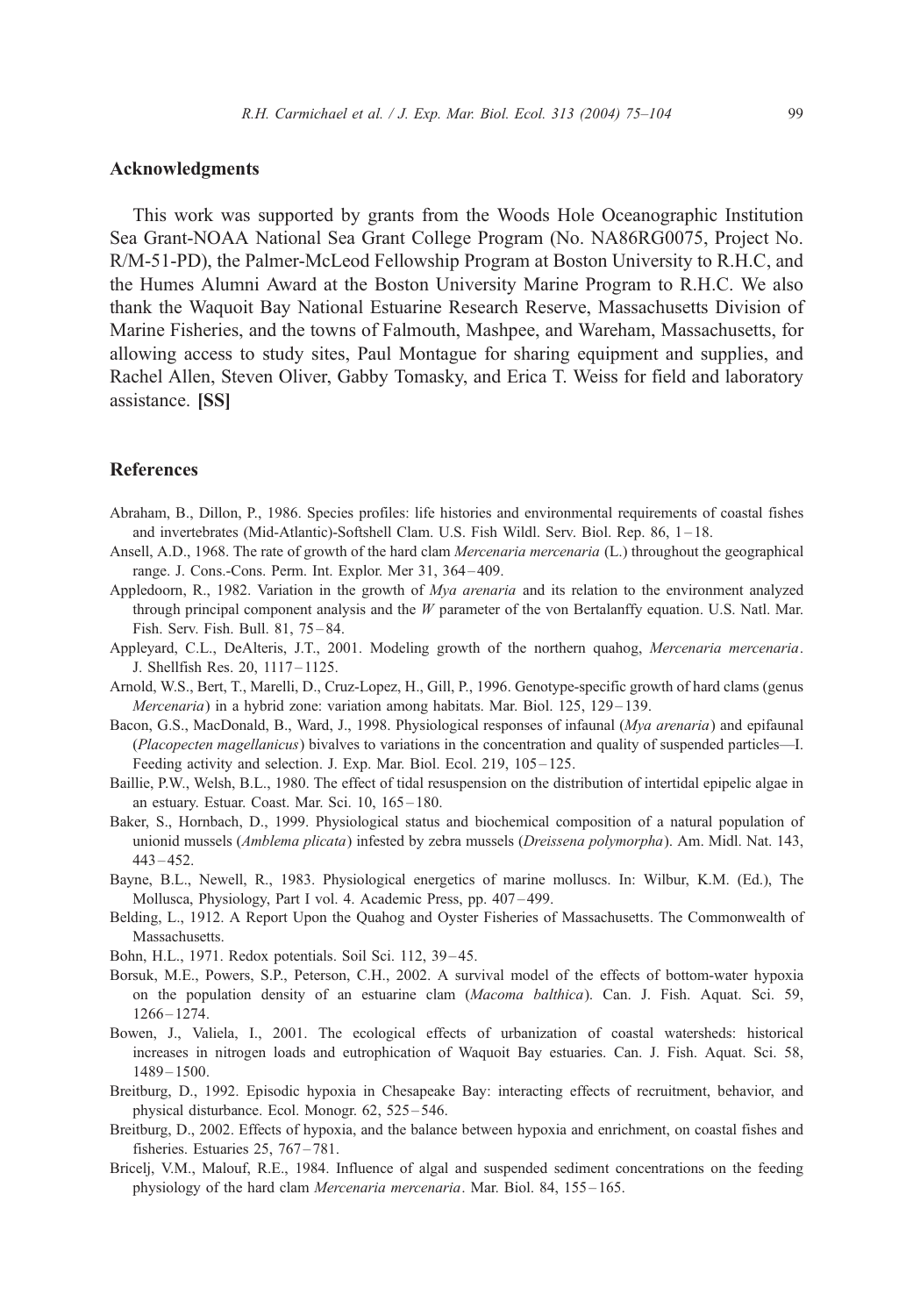- <span id="page-25-0"></span>Bricelj, R.E., Malouf, C., 1984. Growth of juvenile *Mercenaria mercenaria* and the effect of resuspended bottom sediments. Mar. Biol. 84, 167-173.
- Brousseau, D.J., 1978. Population dynamics of the soft-shell clam, *Mya arenaria*. Mar. Biol. 50, 63–71.
- Brousseau, D.J., 1979. Analysis of growth rate in Mya arenaria using the von Bertalanffy equation. Mar. Biol. 51, 221 – 227.
- Cadée, G., 1984. Has input of organic matter into the western part of the Dutch Wadden Sea increased during the last decades? Publ. Ser.-Neth. Inst. Sea Res. 10, 71-82.
- Cahalan, J., Siddall, S., Luckenbach, M., 1989. Effects of flow velocity, food concentration and particle flux on growth rates of juvenile bay scallops Argopecten irradians. J. Exp. Mar. Biol. Ecol. 129,  $45 - 60.$
- Canuel, E.A., Cloern, J.E., Ringelberg, D.B., Gucker, J.B., Rau, G.H., 1995. Molecular and isotopic tracer used to examine sources of organic matter and its incorporation into the food webs of San Francisco Bay. Limnol. Oceanogr. 40, 67-81.
- Caraco, N., Cole, J., 1999. Human impact on nitrate export: an analysis using major world rivers. Ambio 28,  $167 - 170.$
- Carmichael, R., 2004. The Effects of Eutrophication on Mya Arenaria and Mercenaria Mercenaria: Growth, Survival, and Physiological Responses to Changes in Food Supply and Habitat Across Estuaries Receiving Different N Loads. PhD dissertation, Boston University.
- Carmichael, R., Valiela, I., in press. Coupling of near-bottom seston and surface sediment composition: changes with nutrient enrichment and complications for estuarine food supply and biogeochemical processing. Limnol. Oceanogr.
- Cebria´n, J., Valiela, I., 1999. Seasonal patterns in phytoplankton biomass in coastal ecosystems. J. Plankton Res. 21, 429 – 444.
- Chalfoun, A., McClelland, J., Valiela, I., 1994. The effect of nutrient loading on the growth rate of two species of bivalves, Mercenaria mercenaria and Mya arenaria, in estuaries of Waquoit Bay, Massachusetts. Biol. Bull. 187, 281.
- Cloern, J.E., 2001. Our evolving conceptual model of the coastal eutrophication problem. Mar. Ecol., Prog. Ser. 210, 223 – 253.
- Costa, J., 1994. A Buzzards Bay embayment subwatershed evaluation: establishing priorities for nitrogen management action. Buzzards Bay Project. EPA.
- Craig, N.I., 1994. Growth of the bivalve Nucula annulata in nutrient-enriched environments. Mar. Ecol., Prog. Ser. 104, 77-90.
- D'Avanzo, C., Kremer, J., 1994. Diel oxygen dynamics and anoxic events in an eutrophic estuary of Waquoit Bay, MA. Estuaries 17, 131 – 139.
- D'Avanzo, C., Kremer, J., Wainright, S., 1996. Ecosystem production and respiration in response to eutrophication in shallow temperate estuaries. Mar. Ecol., Prog. Ser. 141, 263-274.
- Davenport, S.R., Bax, N.J., 2002. A trophic study of a marine ecosystem off southeastern Australia using stable isotopes of carbon and nitrogen. Can. J. Fish. Aquat. Sci. 59, 514 – 530.
- de Zwaan, A., 1983. Carbohydrate catabolism in bivalves. In: Wilbur, K.M. (Ed.), The Mollusca, Metabolic Biochemistry and Molecular Biomechanics, vol. 1. Academic Press, pp. 138-176.
- Emerson, C.W., 1990. Influence of sediment disturbance and water flow on the growth of the soft-shell clam, Mya arenaria L. Can. J. Fish. Aquat. Sci. 47, 1655 – 1663.
- Epifanio, C., Srna, R., 1975. Toxicity of ammonia, nitrite ion, nitrate ion, and orthophosphate to Mercenaria mercenaria and Crassostrea virginica. Mar. Biol. 33, 241 – 246.
- Eppley, R.W., 1972. Temperature and phytoplankton growth in the sea. Fish. Bull. 70, 1063 1085.
- Essink, K., Bos, A., 1985. Growth of three bivalve molluscs transplanted along the axis of the EMS estuary. Neth. J. Sea Res. 19, 45 – 51.
- Everett, R.A., 1994. Macroalgae in marine soft-sediment communities: effects on benthic faunal assemblages. J. Exp. Mar. Biol. Ecol. 175, 253 – 274.
- Eversole, A.G., 2001. Reproduction in Mercenaria mercenaria. In: Kraeuter, J., Castagna, N. (Eds.), Biology of the Hard Clam. Elsevier, pp. 221 – 260.
- Evgenidou, A., Valiela, I., 2002. Response of growth and density of a population of Geukensia demissa to landderived nitrogen loading in Waquoit Bay, MA. Estuar. Coast. Shelf Sci. 55, 125-138.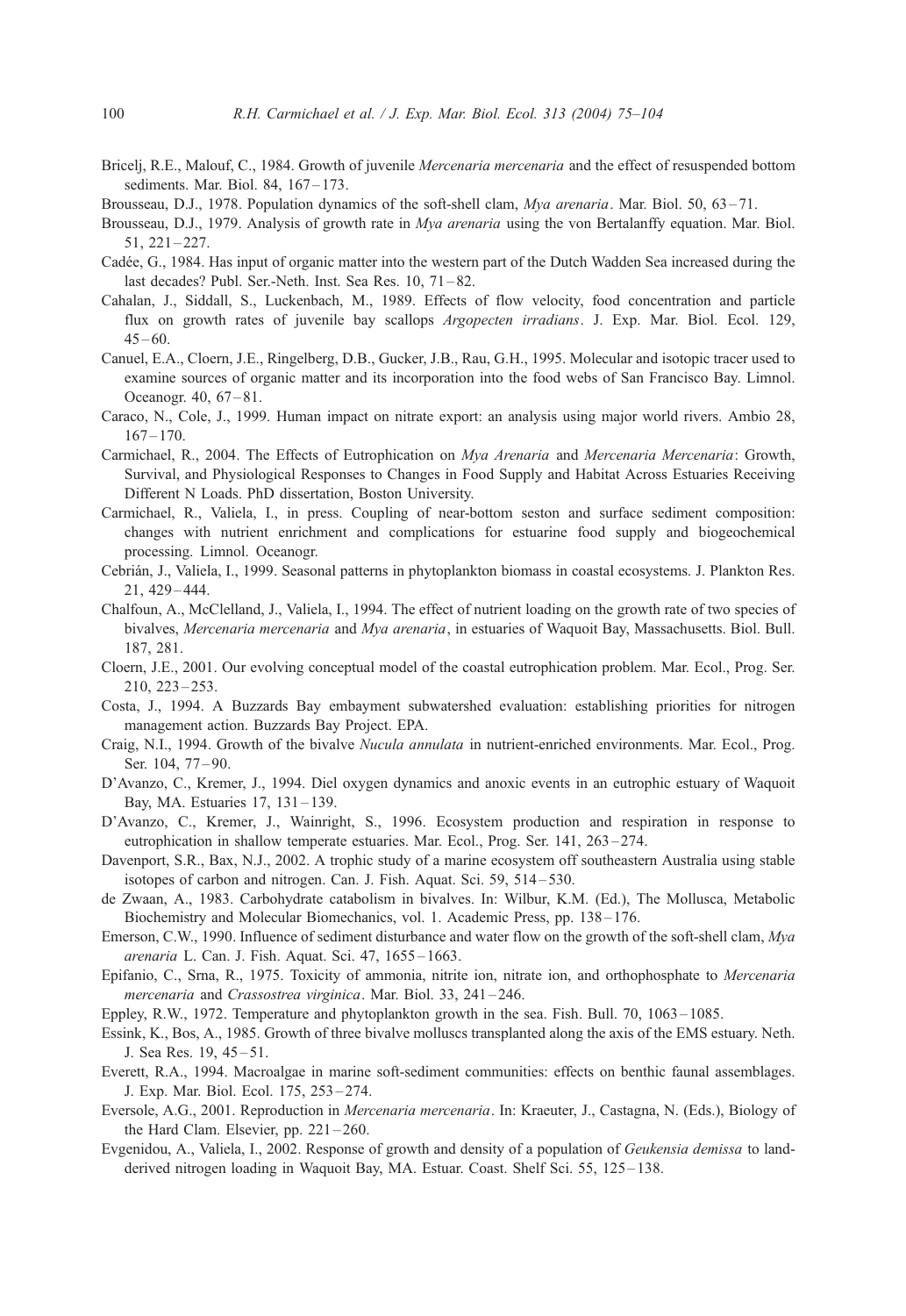- <span id="page-26-0"></span>Fabens, A.J., 1965. Properties and fitting of the von Bertalanffy growth curve. Growth 29, 265 – 289.
- Faulkner, S.P., Patrick, W.H., Gambrell, R.P., 1989. Field techniques for measuring wetland soil parameters. Soil Sci. Soc. Am. J. 53, 883 – 890.
- Fegley, S.R., MacDonald, B.A., Jacobsen, T.R., 1992. Short-term variation in the quantity and quality of seston available to benthic suspension feeders. Estuar. Coast. Shelf Sci. 34, 393 – 412.
- Fernandez, E., Lin, J., Scarpa, J., 1999. Culture of Mercenaria mercenaria (Linnaeus): effects of density, predator exclusion device, and bag inversion. J. Shellfish Res. 18, 77 – 83.
- Flaak, A.R., Eppifano, C.E., 1978. Dietary protein levels and growth of the oyster Crassostrea virginica. Mar. Biol. 45, 157 – 163.
- Flagg, P.J., Malouf, R.E., 1983. Experimental plantings of juveniles of the hard clam, Mercenaria mercenaria (Linne.) in the waters of Long Island, New York. J. Shellfish Res. 3, 19 – 27.
- Gabbott, P., 1983. Developmental and seasonal metabolic activities in marine molluscs. In: Hochachka, P. (Ed.), The Mollusca, Environmental Biochemistry and Physiology, vol. 2. Academic Press, pp. 165 – 217.
- Gabbott, P.B., Bayne, B.L., 1973. Biochemical effects of temperature and nutritive stress on *Mytilus edulis* L. J. Mar. Biol. Assoc. U.K. 53, 269-286.
- GESAMP, 1990. The State of the Marine Environment. Joint Group of Experts on the Scientific Aspects of Marine Pollution. Rep. and Stud. 39. United Nations Environmental Program.
- Goldberg, E., 1995. Emerging problems in the coastal zone for the twenty-first century. Mar. Pollut. Bull. 31,  $152 - 158$
- Goldman, J., 1975. Identification of nitrogen as a growth limiting nutrient in wastewaters and coastal marine waters through continuous culture algal assays. Water Res. 10, 97-104.
- Granéli, E., Sundbäck, K., 1985. The response of planktonic and microbenthic algal assemblages to nutrient enrichment in shallow coastal waters, southwest Sweden. J. Exp. Mar. Biol. Ecol. 85, 253-268.
- Grant, J., 1996. The relationship of bioenergetics and the environment to the field growth of cultured bivalves. J. Exp. Mar. Biol. Ecol. 200, 239 – 256.
- Grant, J., Thorpe, B., 1991. Effects of suspended sediment on growth respiration and excretion of the soft-shell clam (Mya arenaria). Can. J. Fish. Aquat. Sci. 48, 1285 – 1292.
- Gray, J., Wu, R., Or, Y., 2002. Effects of hypoxia and organic enrichment on the coastal marine environment. Mar. Ecol., Prog. Ser. 238, 249 – 279.
- Grizzle, R., Lutz, R., 1988. Descriptions of macroscopic banding patterns in sectioned polished shells of Mercenaria mercenaria from southern New Jersey. J. Shellfish Res. 7, 367-370.
- Grizzle, R., Morin, P., 1989. Effect of tidal currents, seston, and bottom sediments on growth of Mercenaria mercenaria: results of a field experiment. Mar. Biol. 102, 85-93.
- Grizzle, R.E., Langan, R., Huntting Howell, W., 1992. Growth responses of suspension-feeding bivalve molluscs to changes in water flow: differences between siphonate and nonsiphonate taxa. J. Exp. Mar. Biol. Ecol. 162,  $213 - 228$ .
- Grizzle, R.E., Bricelj, V.M., Shumway, S.E., 2001. Physiological ecology of Mercenaria mercenaria. In: Kraeuter, J.N., Castagna, M. (Eds.), Biology of the Hard Clam. Elsevier, pp. 305 – 382.
- Hamwi, A., Haskin, H.H., 1969. Oxygen consumption and pumping rates in the hard clam Mercenaria mercenaria: a direct method. Science 163, 823 – 824.
- Hargrave, B.T., 1980. Factors affecting the flux of organic matter to sediments in a marine bay. In: Tenore, D., Coull, B. (Eds.), Marine Benthic Dynamics. University of South Carolina Press, pp. 243 – 263.
- Hatcher, A., 1994. Nitrogen and phosphorus turnover in some benthic marine invertebrates: Implications for the use of C/N ratios to assess food quality. Mar. Biol.  $121$ ,  $161 - 166$ .
- Hibbert, C.J., 1977. Energy relations of the bivalve Mercenaria mercenaria, on an intertidal mudflat. Mar. Biol. 44, 77 – 84.
- Howarth, R., 1988. Nutrient limitation of net primary production in marine ecosystems. Ann. Rev. Ecolog. Syst. 19, 89 – 110.
- Jones, R.H., 1966. Oxidation–reduction potential measurement. ISA J. November, 40 44.
- Jones, D.S., Arthur, M.A., Allard, D.J., 1989. Sclerochronological records of temperature and growth from shells of Mercenaria mercenaria from Narragansett Bay, Rhode Island. Mar. Biol. 102, 225–234.
- Jones, D., Quitmyer, I., Arnold, W., Marelli, D., 1990. Annual shell banding, age, and growth rate of hard clams (Mercenaria spp.) from Florida. J. Shellfish Res. 9, 215-225.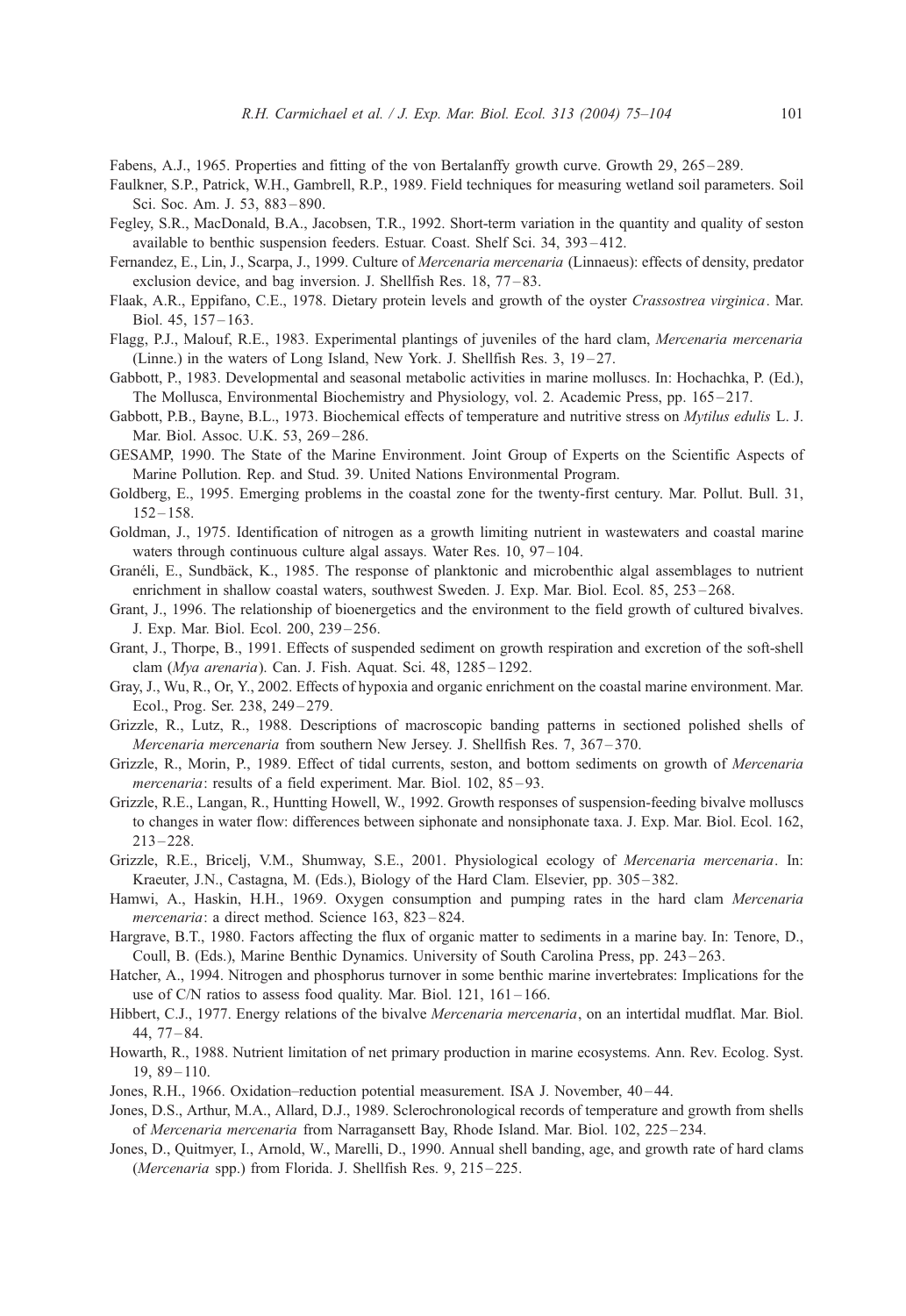- <span id="page-27-0"></span>Josefson, A., Rasmussen, B., 2000. Nutrient retention by benthic macrofaunal biomass of Danish estuaries: Importance of nutrient load and residence time. Estuar. Coast. Shelf Sci. 50, 205 – 216.
- Kamermans, P., 1994. Similarity in food source and timing of feeding in deposit- and suspension-feeding bivalves. Mar. Ecol., Prog. Ser. 104, 63 – 75.
- Kang, C., Kim, J., Lee, K., Kim, J., Lee, P., Hong, J., 2003. Trophic importance of benthic microalgae to macrozoobenthos in coastal bay systems in Korea: dual stable C and N isotope analyses. Mar. Ecol., Prog. Ser. 259, 79 – 92.
- Kirby-Smith, W., Barber, R., 1974. Suspension-feeding aquaculture systems: effects of phytoplankton concentration and temperature on growth of the bay scallop. Aquaculture 3, 135 – 145.
- Koster, M., Dahlke, S., Meyer-Reil, L., 1997. Microbiological studies along a gradient of eutrophication in a shallow coastal inlet in the southern Baltic Sea (Nordrügensche Bodden). Mar. Ecol., Prog. Ser. 152,  $27 - 39.$
- Laing, I., 1993. The response of Manila clam, *Tapes philippinarum*, juveniles to nutritive stress. J. Exp. Mar. Biol. Ecol. 173, 111 – 121.
- Leavitt, D.F., McDowell Capuzzo, J., Smolowitz, R.M., Miosky, D.L., Lancaster, B.A., Reinisch, C.L., 1990. Hematopoietic neoplasia in *Mya arenaria*: prevalence and indices of physiological condition. Mar. Biol. 105, 313 – 321.
- Lewis, D.E., Cerrato, R.M., 1997. Growth uncoupling and the relationship between shell growth and metabolism in the softshell clam Mya arenaria. Mar. Ecol., Prog. Ser. 158, 177-189.
- Loesch, J., Haven, D., 1973. Estimated growth functions and size–age relationships of the hard clam, Mercenaria mercenaria, in York River, Virginia. Veliger 16, 76-81.
- Loo, L., Rosenberg, R., 1989. Bivalve suspension-feeding dynamics and benthic–pelagic coupling in an eutrophicated marine bay. J. Exp. Mar. Biol. Ecol. 130, 253 – 276.
- Lorenzen, C.J., 1967. Determination of chlorophyll and pheo-pigments: spectrophotometric equations. Limnol. Oceanogr. 12, 343 – 346.
- Lorrain, A., Paulet, Y., Chauvaud, L., Savoye, N., Donval, A., Saout, C., 2002. Differential  $\delta^{13}C$  and  $\delta^{15}N$ signatures among scallop tissues: implications for ecology and physiology. J. Exp. Mar. Biol. Ecol. 275,  $47 - 61$ .
- Lukatelich, R.J., McComb, A.J., 1986. Distribution and abundance of benthic microalgae in a shallow southwestern Australian estuarine system. Mar. Ecol., Prog. Ser. 27, 287 – 297.
- MacDonald, B., Thomas, M., 1980. Age determination of the soft-shell clam Mya arenaria using shell internal growth lines. Mar. Biol. 58, 105 – 109.
- MacDonald, B., Bacon, G., Ward, J., 1998. Physiological responses of infaunal (Mya arenaria) and epifaunal (Placopecten magellanicaus) bivalves to variations in the concentration and quality of suspended particles— II. Absorption efficiency and scope for growth. J. Exp. Mar. Biol. Ecol. 219, 127 – 141.
- Malouf, R.E., Bricelj, V.M., 1989. Comparative biology of clams: environmental tolerances, feeding, and growth. In: Manzi, J.J., Castagna, M. (Eds.), Clam Mariculture in North America. Elsevier, pp. 23 – 73.
- Marsden, I., 2004. Effects of reduced salinity and seston availability on growth of the New Zealand little-neck clam Austrovenus stutchburyi. Mar. Ecol., Prog. Ser. 266, 157-171.
- Matthiessen, G.C., 1960. Observations on the ecology of the soft clam, Mya arenaria, in a salt pond. Limnol. Oceanogr. 5, 291 – 300.
- Matthiessen, G., 1992. Perspective on Shellfisheries in Southern New England. The Sounds Conservancy, vol. 4. Coastal Publication.
- Maughan, J., Oviatt, C., 1993. Sediment and benthic response to wastewater solids in a marine mesocosm. Water Environ. Res. 65, 879 – 889.
- Meltzer, K.R., 2002. Interannual Growth Rate Variation in the Soft-shelled Clam, Mya arenaria, and its Relationship to Interannual Temperature Differences and Habitat at Maquoit Bay, Maine. M.A. thesis. Bates College.
- Milke, L.M., Ward, J.E., 2002. Influence of diet on pre-ingestive particle processing in bivalves II. Residence time in the pallial cavity and handling time on the labial palps. J. Exp. Mar. Biol. Ecol.  $293$ ,  $151 - 172$ .
- Moss, B., 1971. Phytobenthos sampling. In: Holme, N.A., McIntyre, A.D. (Eds.), Methods for Study of Marine Benthos. IBP Handbook. Blackwell Scientific Publications, pp. 183-185.
- Mudroch, A., Azcue, J.M., 1995. Manual of Aquatic Sediment Sampling. Lewis Publishers.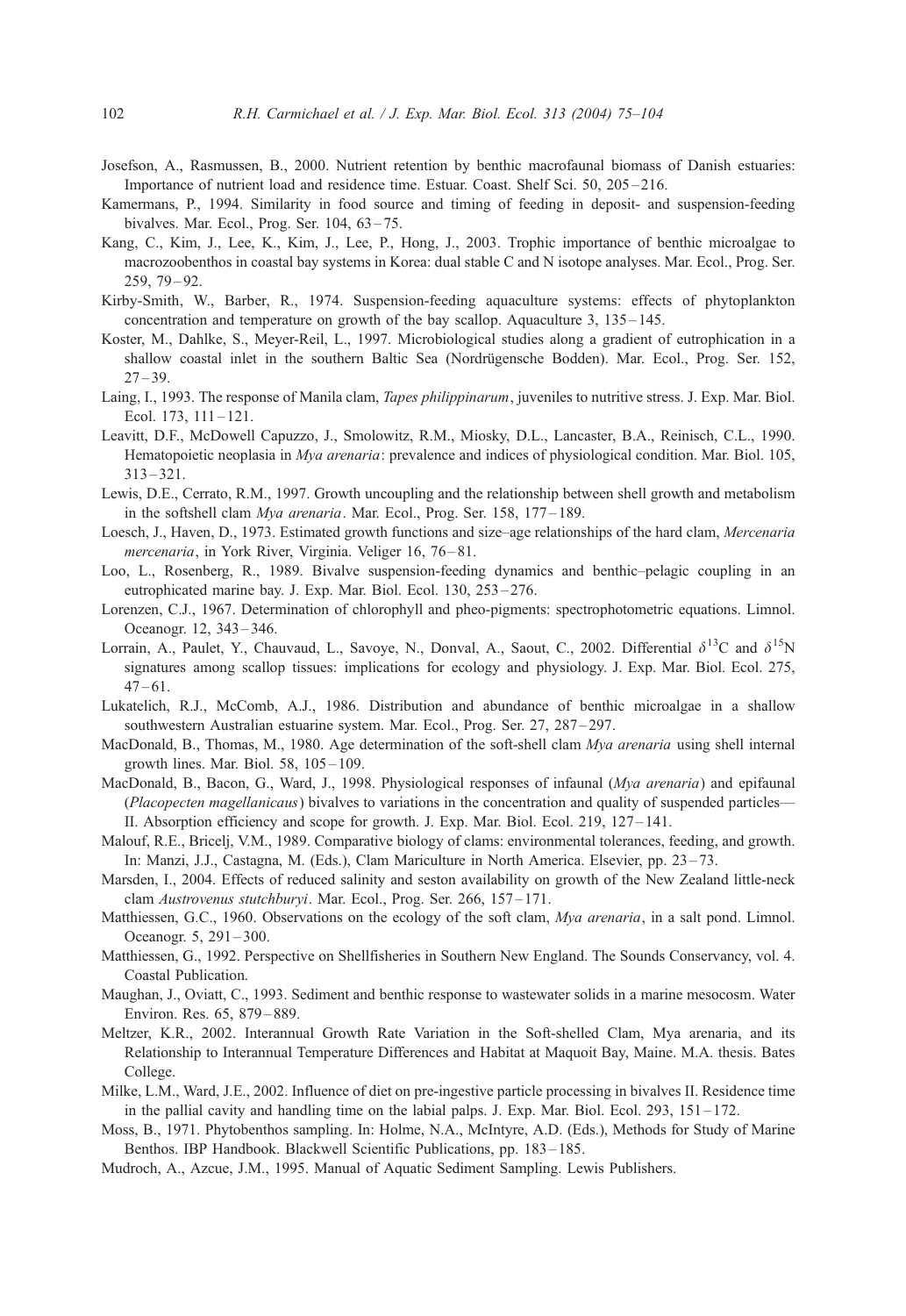- <span id="page-28-0"></span>National Marine Fisheries Service, Annual Commercial Landings Statistics, 2003. [http://www.st.nmfr.gov/st1/](http://www.st.nmfr.gov/st1/Commercial/landings/annual_landings.html) Commercial/landings/annual\_landings.html.
- Navarro, E., Iglesias, J., 1992. Infaunal filter-feeding bivalves and the physiological response to sort-term fluctuations in food availability and composition. In: Dame, R. (Ed.), Bivalve Filter Feeders in Estuarine and Coastal Ecosystem Processes. Springer-Verlag, pp. 25 – 56.
- Newell, C., Hidu, H., 1982. The effects of sediment type on growth rate and shell allometry in the soft shelled clam Mya arenaria L. J. Exp. Mar. Biol. Ecol. 65, 285-295.
- Nixon, S., 1992. Quantifying the relationship between nitrogen input and the productivity of marine ecosystems. Proc. Adv. Mar. Tech. Conf. 5, 57 – 83.
- Nixon, S., Buckley, B.A., 2002. "A strikingly rich zone"—Nutrient enrichment and secondary production in coastal marine ecosystems. Estuaries 25, 782 – 796.
- Nixon, S., Oviatt, C., Frithsen, J., Sullivan, B., 1986. Nutrients and the productivity of estuarine and coastal marine ecosystems. J. Limnol. Soc. South .Afr. 12, 43-71.
- Nixon, S., Buckley, B., Granger, S., Bintz, J., 2001. Responses of very shallow marine ecosystems to nutrient enrichment. Hum. Ecol. Risk Assess. 7, 1457-1481.
- Novak, M., Lever, M., Valiela, I., 2001. Top-down vs. bottom-up controls of microphytobenthic standing crop: role of mud snails and nitrogen supply in the littoral of Waquoit Bay estuaries. Biol. Bull. 201, 292 – 294.
- NRC. National Research Council, 2000. Clean Coastal Waters: Understanding and Reducing the Effects of Nutrient Pollution. National Academics Press, Washington, DC, pp. 165 – 176.
- Pace, M.L., Shimmel, S., Darley, W.M., 1979. The effect of grazing by a gastropod, Nassarius obsoletus, on the benthic microbial community of a salt marsh mudflat. Estuar. Coast. Mar. Sci. 9, 121 – 134.
- Paerl, H.W., Pinckney, J.L., Fear, J.M., Peierls, B.L., 1998. Ecosystem responses to internal and watershed organic matter loading: Consequences for hypoxia in the eutrophying Neuse River Estuary, North Carolina, USA. Mar. Ecol., Prog. Ser. 166, 17 – 25.
- Pearson, T., Rosenberg, R., 1978. Macrobenthic succession in relation to organic enrichment and pollution of the marine environment. Oceanogr. Mar. Biol. Ann. Rev. 16, 229-311.
- Peterson, C.H., Irlandi, E., Black, R., 1994. The crash in suspension-feeding bivalve populations in Princess Royal Harbour: an unexpected consequence of eutrophication. J. Exp. Mar. Biol. Ecol. 176, 39–52.
- Rask, H., 1982. Growth enhancement of *Mya arenaria* (Linne.) and *Mercenaria mercenaria* (Linne.) by marine macroalgae. J. Shellfish Res. 3, 99-100.
- Rasmussen, E., 1973. Systematics and ecology of the Isefjord marine fauna, Denmark. Ophelia 11, 313 315.
- Reitan, K., Vadstein, O., Olsen, Y., Reinertsen, H., 1999. Enhanced nutrient supply to Norwegian coastal waters: effects on growth of scallops and blue mussels. U.S.–Japan Cooperative Program in Natural Resources, Aquaculture Panel Proceedings, 28th Meeting.
- Rheault, R., Rice, M., 1996. Food-limited growth and condition index in the eastern oyster Crassostrea virginica (Gmelin 1791), and the bay scallop, *Argopecten irradians* (Lamarck 1891). J. Shellfish Res.  $15, 271 - 283.$
- Rhoads, D., Young, D., 1970. The influence of deposit-feeding organisms on sediment stability and community trophic structure. J. Mar. Res. 28, 150 – 177.
- Rhoads, D., Tenore, K., Browne, M., 1975. The role of resuspended bottom mud in nutrient cycles of shallow embayments. In: Cronin, L.E. (Ed.), Estuarine Research, Chemistry, Biology, and the Estuarine System, vol. 1. Academic Press, New York, pp. 565–579.
- Rice, T.R., Smith, R.J., 1958. Filtering rates of the hard clam (Venus mercenaria) determined with radioactive phytoplankton. Fish. Bull. 58, 71 – 82.
- Rice, M.A., Hickox, C., Zehra, I., 1989. Effects of intensive fishing effort on the population structure of quahogs, Mercenaria mercenaria (Linnaeus 1758), in Narragansett Bay. J. Shellfish Res. 8, 345 – 354.
- Riera, P., Stal, L.J., Nieuwenhuize, J., Richard, P., Blanchard, G., Gentil, F., 1999. Determination of food sources for benthic invertebrates in a salt marsh (Aiguillon Bay, France) by carbon and nitrogen stable isotopes: importance of locally produced sources. Mar. Ecol., Prog. Ser. 187, 301 – 307.

Russell-Hunter, W.D., 1970. Aquatic Productivity. MacMillan, New York.

Ryther, J., Dunstan, W., 1971. Nitrogen, phosphorus, and eutrophication in the coastal marine environment. Science 171, 1008-1013.